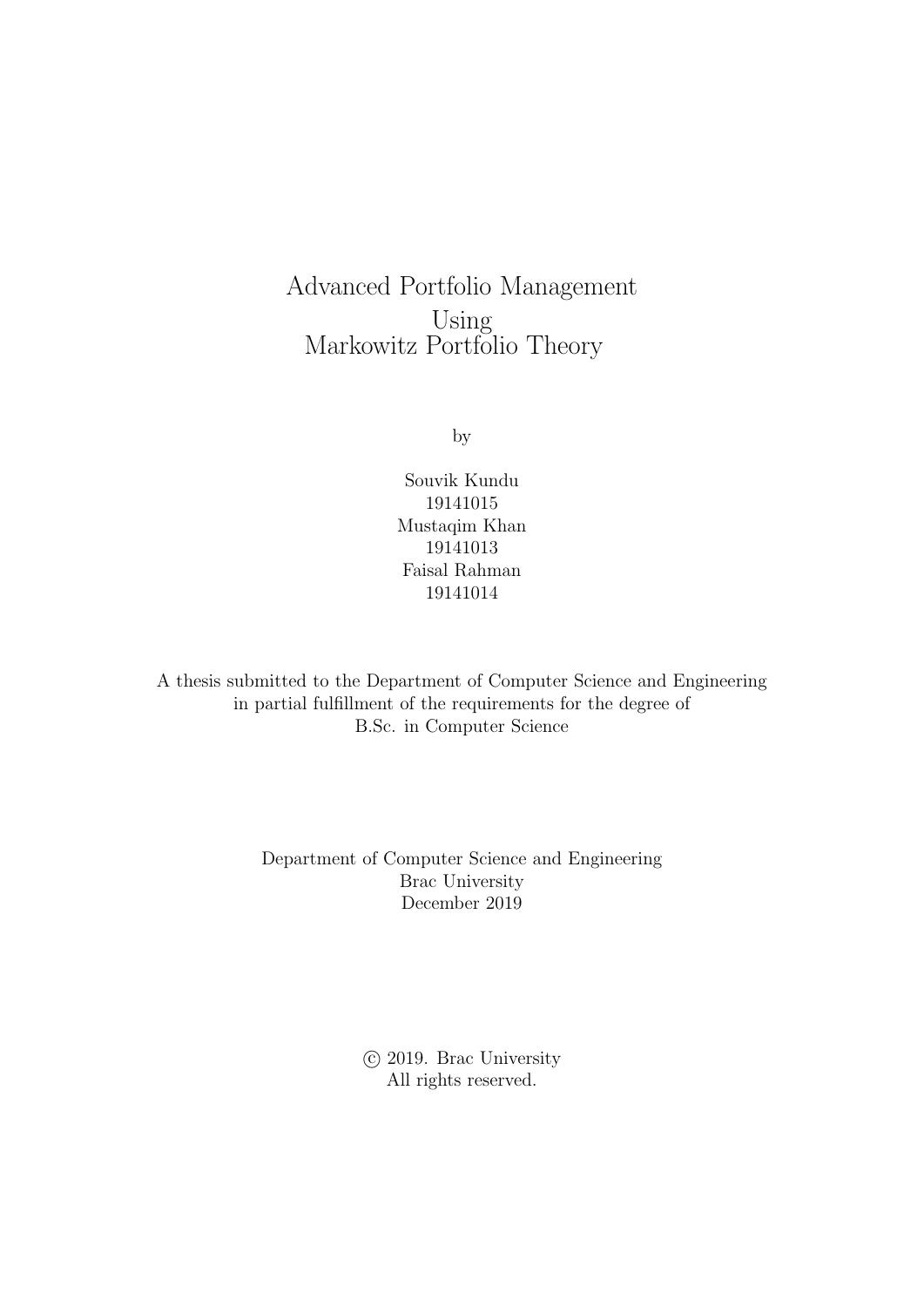### <span id="page-1-0"></span>Declaration

It is hereby declared that

- 1. The thesis submitted is my/our own original work while completing degree at Brac University.
- 2. The thesis does not contain material previously published or written by a third party, except where this is appropriately cited through full and accurate referencing.
- 3. The thesis does not contain material which has been accepted, or submitted, for any other degree or diploma at a university or other institution.
- 4. We have acknowledged all main sources of help.

Student's Full Name & Signature:

Faisal Rahman 19141014

Souvik Kundu 19141015

Mustaqim Khan 19141013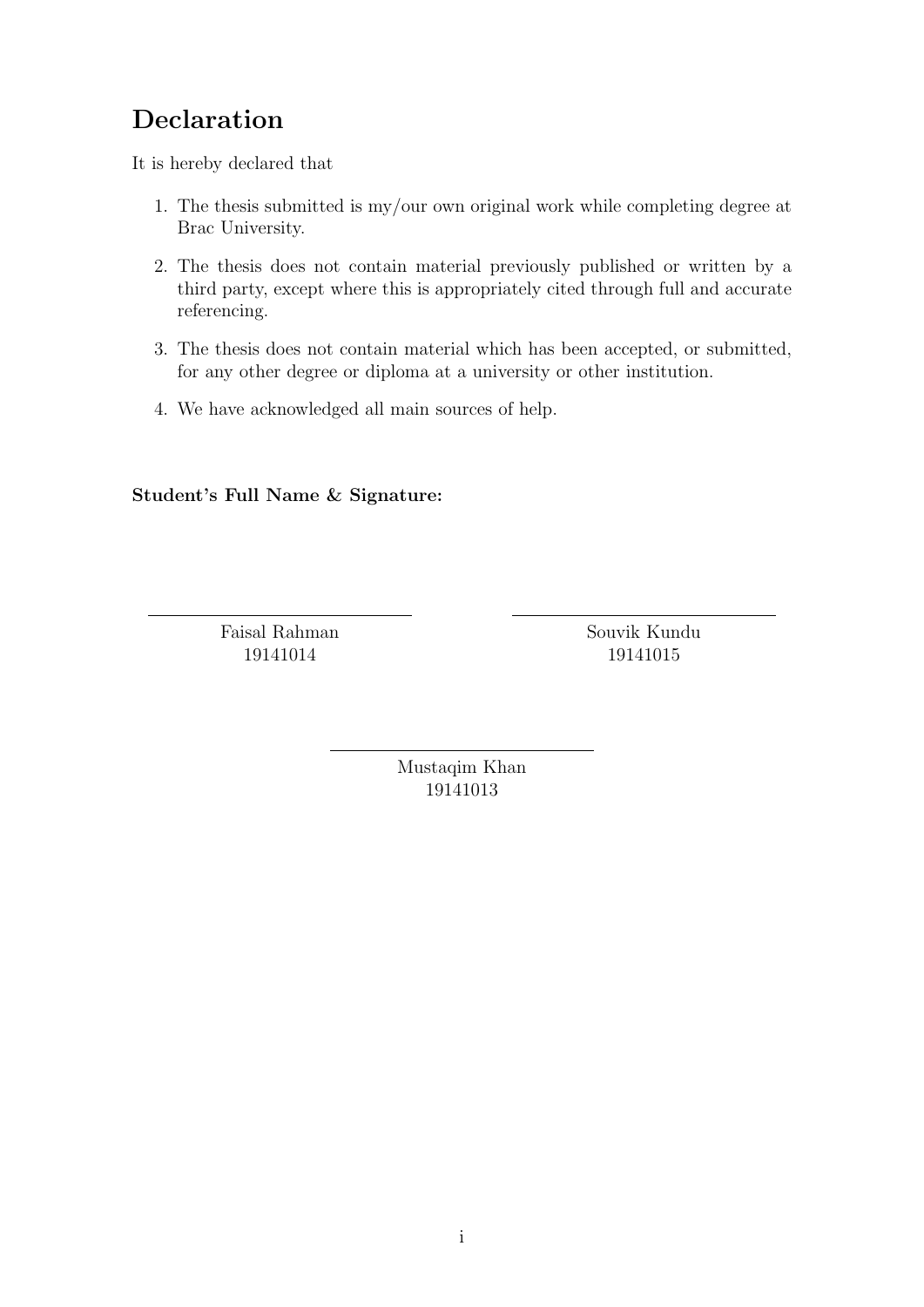### <span id="page-2-0"></span>Approval

The thesis/project titled "Advanced Portfolio Management Using Markowitz Portfolio Theory" submitted by

- 1. Souvik Kundu (19141015)
- 2. Mustaqim Khan (19141013)
- 3. Faisal Rahman (19141014)

Of Fall, 2019 has been accepted as satisfactory in partial fulfillment of the requirement for the degree of B.Sc. in Computer Science on December 24, 2019.

#### Examining Committee:

Supervisor: (Member)

> Mahbubul Alam Majumdar,PhD Professor and Chairperson(CSE), Interim Dean, School of Sciences Brac University

Program Coordinator: (Member)

> Md. Golam Rabiul Alam, PhD Associate Professor Department of Computer Science and Engineering Brac University

Head of Department: (Chair)

> Mahbubul Alam Majumdar,PhD Professor and Chairperson(CSE), Interim Dean, School of Sciences Brac University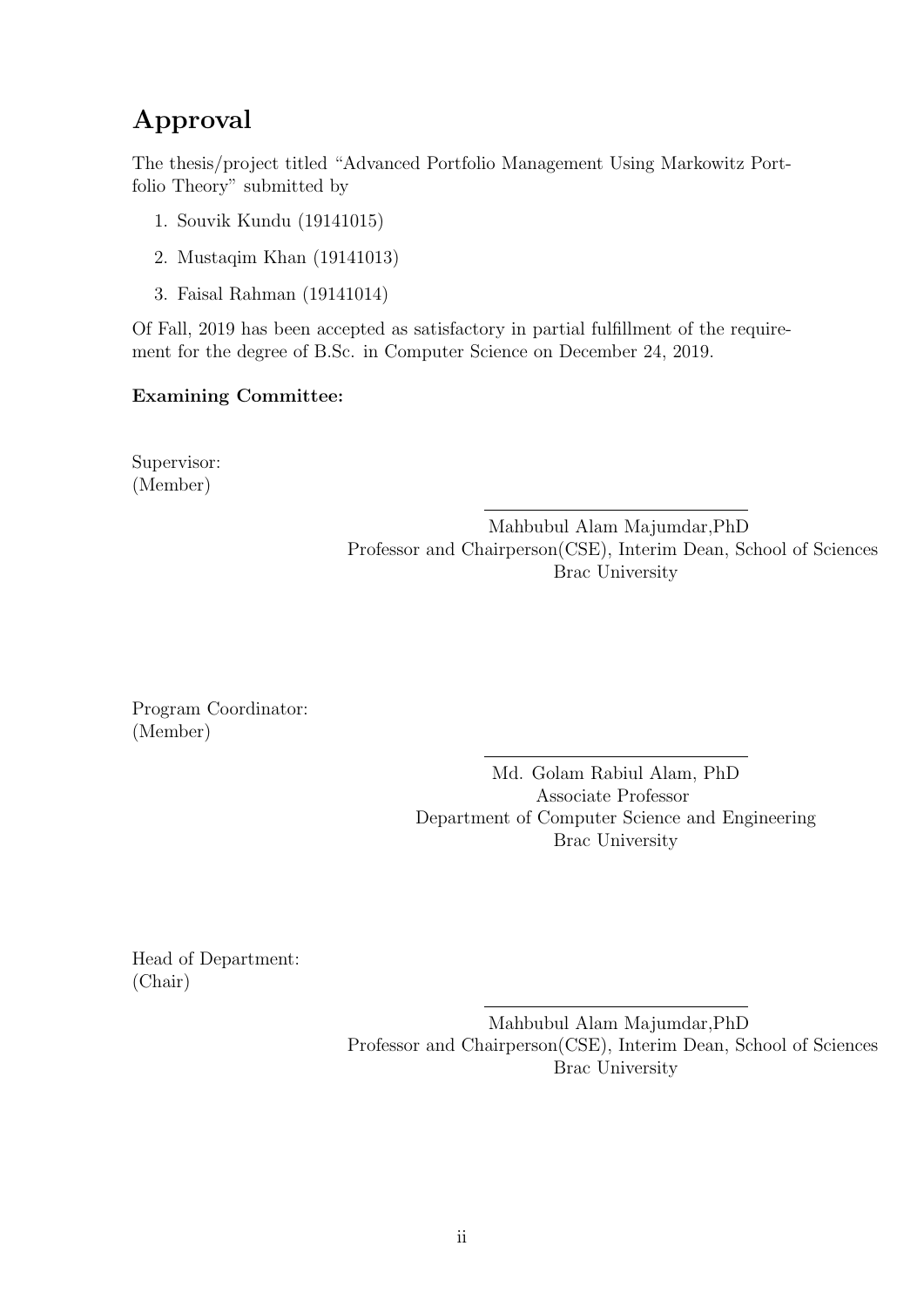### <span id="page-3-0"></span>Abstract

A portfolio is a collection of stocks made from different companies, the number of stocks can range from 10 to 30 depending on expected return by the investors. Portfolio management is finding the right group of stocks to invest in with detailed risk and return assessment. Finding the right combination is easier said than done, we opted to work with S&P 500 data set. We filter the data set picking the top 10 stocks from each sector based on different criteria, using Markowitz portfolio theory, we generate random portfolios and compare between them on the basis of Voaltility and Sharpe ratio, a ratio generated from return and risk. When plotting all the portfolios a curve is generated called the efficient frontier from which we can select an optimum portfolio based on volatility and return. We then compare our generated portfolio which is dynamic based on the requirements by looking at the most recent stock market data and determine the accuracy for future prediction.

Keywords: Portfolio management; S&P 500; Markowitz model; Sharpe ratio; Efficient frontier; Volatility; Expected return.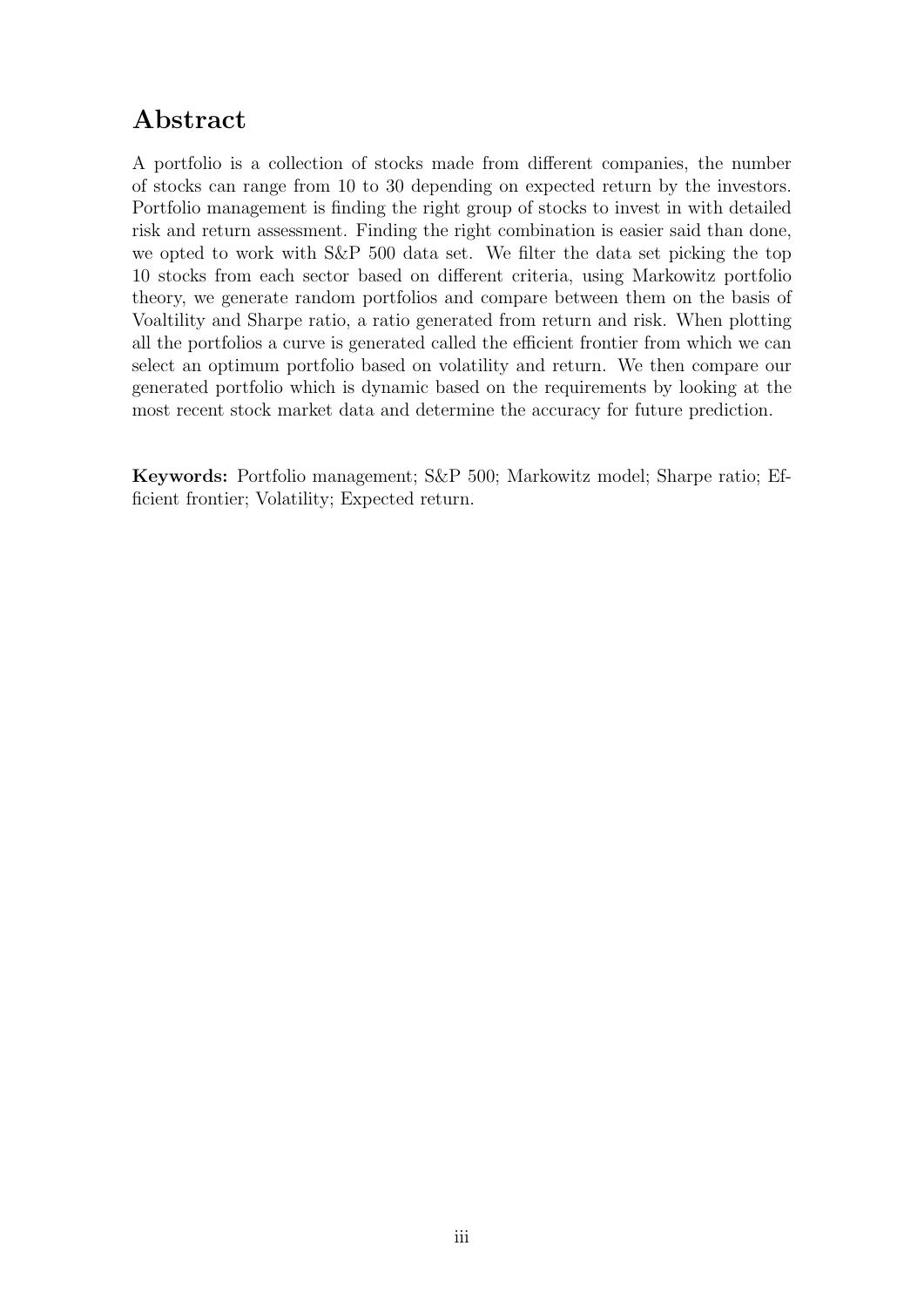### <span id="page-4-0"></span>Acknowledgement

Firstly, all praise to the Great Allah for whom our thesis have been completed without any major interruption.

Secondly, to our advisor Mr. Mahbubul Alam Majumder sir for his kind support and advice in our work. He helped us whenever we needed his help.

And finally to our parents without their throughout support it may not be possible. With their kind support and prayer we are now on the verge of our graduation.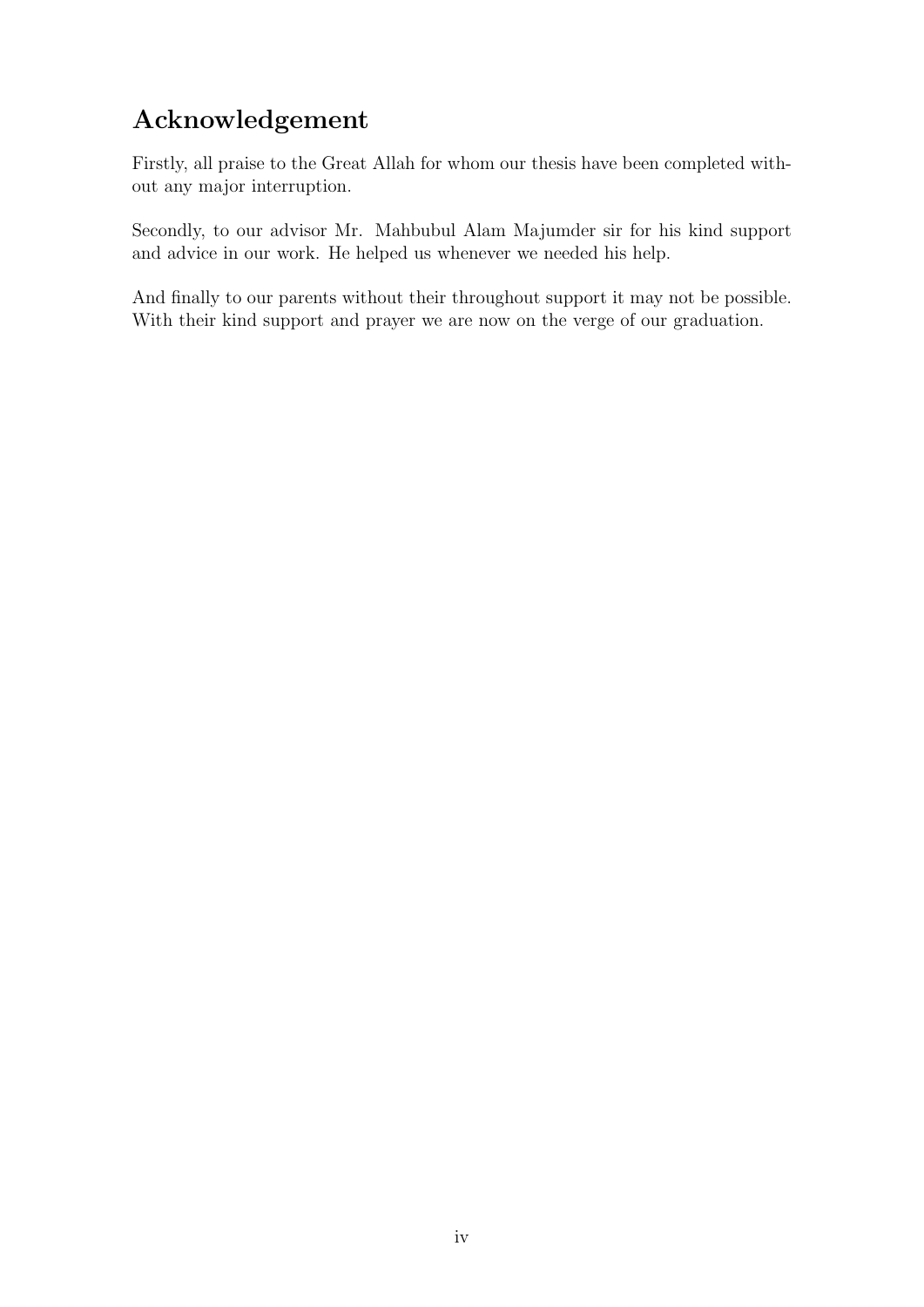# <span id="page-5-0"></span>Table of Contents

|                  | Declaration                                                                                                                                                                                                 |  | $\mathbf{i}$                                                                                                    |
|------------------|-------------------------------------------------------------------------------------------------------------------------------------------------------------------------------------------------------------|--|-----------------------------------------------------------------------------------------------------------------|
|                  | Approval                                                                                                                                                                                                    |  | ii                                                                                                              |
|                  | Abstract                                                                                                                                                                                                    |  | iii                                                                                                             |
|                  | Acknowledgment                                                                                                                                                                                              |  | iv                                                                                                              |
|                  | <b>Table of Contents</b>                                                                                                                                                                                    |  | $\mathbf{V}$                                                                                                    |
|                  | List of Figures                                                                                                                                                                                             |  | vii                                                                                                             |
|                  | List of Tables                                                                                                                                                                                              |  | viii                                                                                                            |
|                  | Nomenclature                                                                                                                                                                                                |  | ix                                                                                                              |
| $\mathbf{1}$     | Introduction<br>What is portfolio management? $\ldots \ldots \ldots \ldots \ldots \ldots \ldots$<br>1.1<br>1.2<br>Why Is Portfolio Management Important? $\ldots \ldots \ldots \ldots \ldots$<br>1.3<br>1.4 |  | 1<br>$\mathbf{1}$<br>$\mathbf{1}$<br>2<br>3                                                                     |
| $\boldsymbol{2}$ | <b>Related Work</b>                                                                                                                                                                                         |  | $\boldsymbol{4}$                                                                                                |
| 3                | Dataset<br>3.1<br>3.2<br>3.2.1<br>3.2.2<br>3.3<br>3.4<br>3.5<br>3.5.1<br>First Stage<br>3.5.2                                                                                                               |  | $\overline{5}$<br>$\overline{5}$<br>$\overline{5}$<br>$\overline{5}$<br>6<br>$\overline{7}$<br>8<br>9<br>9<br>9 |
| $\overline{4}$   | Markowitz model<br>Markowitz Model<br>4.1<br>4.2<br>4.3                                                                                                                                                     |  | 10<br>10<br>11<br>12<br>12                                                                                      |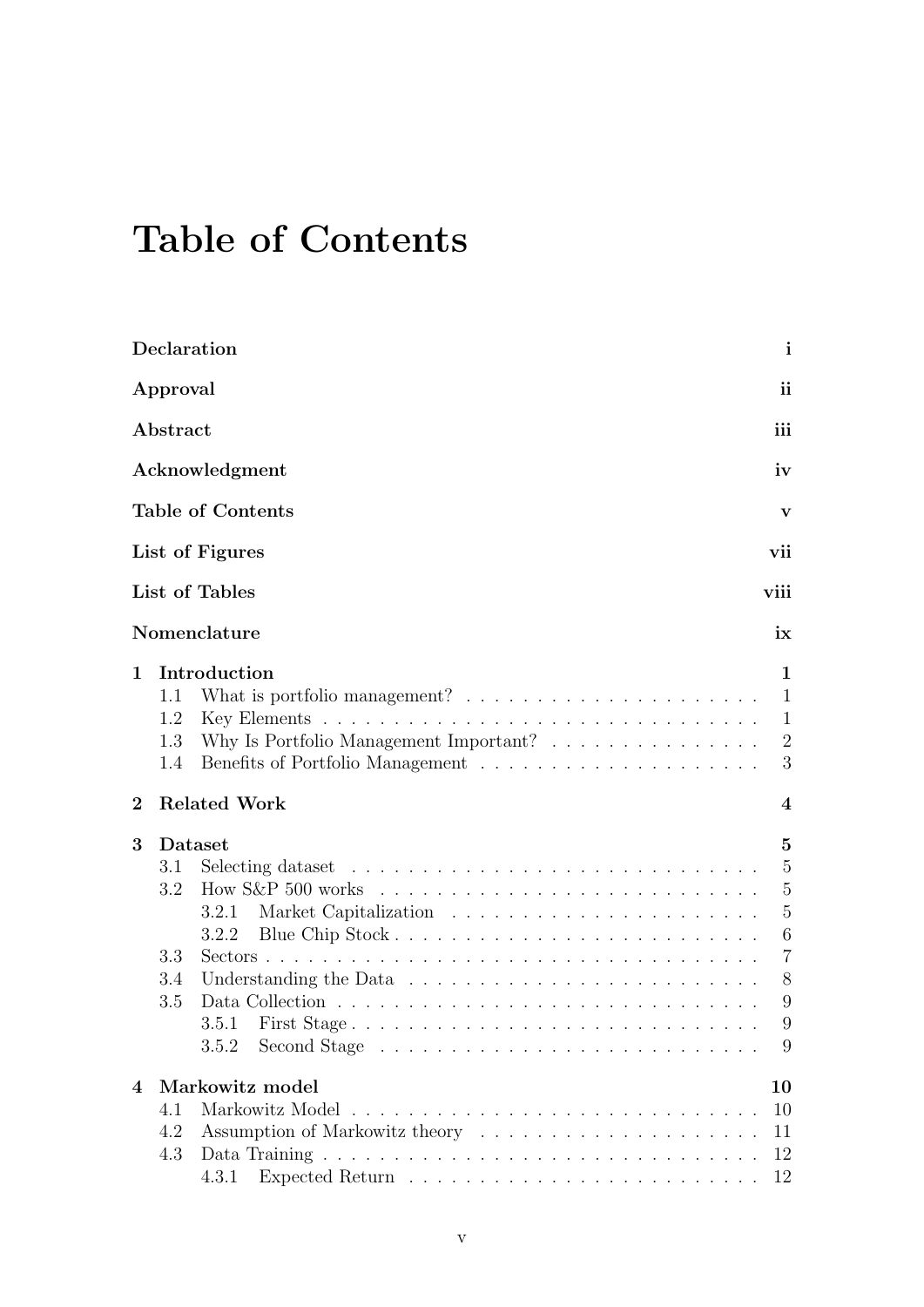|          |     | 4.3.2                                                                             |  |                                                                               |  |  |  |  |  |  |  |  |  | 12 |
|----------|-----|-----------------------------------------------------------------------------------|--|-------------------------------------------------------------------------------|--|--|--|--|--|--|--|--|--|----|
|          |     | 4.3.3                                                                             |  |                                                                               |  |  |  |  |  |  |  |  |  | 13 |
|          |     | 4.3.4                                                                             |  |                                                                               |  |  |  |  |  |  |  |  |  | 14 |
|          |     | 4.3.5                                                                             |  | Sharpe Ratio $\ldots \ldots \ldots \ldots \ldots \ldots \ldots \ldots \ldots$ |  |  |  |  |  |  |  |  |  | 14 |
|          |     |                                                                                   |  |                                                                               |  |  |  |  |  |  |  |  |  |    |
| $\bf{5}$ |     | Proposed model                                                                    |  |                                                                               |  |  |  |  |  |  |  |  |  | 16 |
|          | 5.1 |                                                                                   |  |                                                                               |  |  |  |  |  |  |  |  |  | 16 |
|          | 5.2 |                                                                                   |  |                                                                               |  |  |  |  |  |  |  |  |  | 17 |
|          |     | 5.2.1                                                                             |  |                                                                               |  |  |  |  |  |  |  |  |  | 17 |
|          |     | 5.2.2                                                                             |  | Sharpe Ratio $\ldots \ldots \ldots \ldots \ldots \ldots \ldots \ldots \ldots$ |  |  |  |  |  |  |  |  |  | 18 |
|          |     | 5.2.3                                                                             |  |                                                                               |  |  |  |  |  |  |  |  |  | 19 |
| 6        |     | Implementation                                                                    |  |                                                                               |  |  |  |  |  |  |  |  |  | 21 |
|          | 6.1 |                                                                                   |  |                                                                               |  |  |  |  |  |  |  |  |  | 21 |
|          | 6.2 |                                                                                   |  |                                                                               |  |  |  |  |  |  |  |  |  | 21 |
|          |     |                                                                                   |  |                                                                               |  |  |  |  |  |  |  |  |  |    |
|          |     |                                                                                   |  |                                                                               |  |  |  |  |  |  |  |  |  |    |
| 7        |     | <b>Future Plans</b>                                                               |  |                                                                               |  |  |  |  |  |  |  |  |  | 24 |
|          | 7.1 |                                                                                   |  |                                                                               |  |  |  |  |  |  |  |  |  | 24 |
|          | 7.2 |                                                                                   |  |                                                                               |  |  |  |  |  |  |  |  |  | 24 |
|          | 7.3 |                                                                                   |  |                                                                               |  |  |  |  |  |  |  |  |  | 24 |
|          |     | Implementation of LSTM for prediction $\ldots \ldots \ldots \ldots \ldots \ldots$ |  |                                                                               |  |  |  |  |  |  |  |  |  |    |
| 8        |     | Analysis and comparison                                                           |  |                                                                               |  |  |  |  |  |  |  |  |  | 26 |
|          | 8.1 |                                                                                   |  |                                                                               |  |  |  |  |  |  |  |  |  | 26 |
|          | 8.2 |                                                                                   |  |                                                                               |  |  |  |  |  |  |  |  |  | 26 |
|          | 8.3 |                                                                                   |  |                                                                               |  |  |  |  |  |  |  |  |  | 27 |
|          |     |                                                                                   |  |                                                                               |  |  |  |  |  |  |  |  |  |    |
| 9        |     | <b>Hybrid Model</b>                                                               |  |                                                                               |  |  |  |  |  |  |  |  |  | 28 |
|          |     | 10 Validation                                                                     |  |                                                                               |  |  |  |  |  |  |  |  |  | 29 |
|          |     | <b>Bibliography</b>                                                               |  |                                                                               |  |  |  |  |  |  |  |  |  | 30 |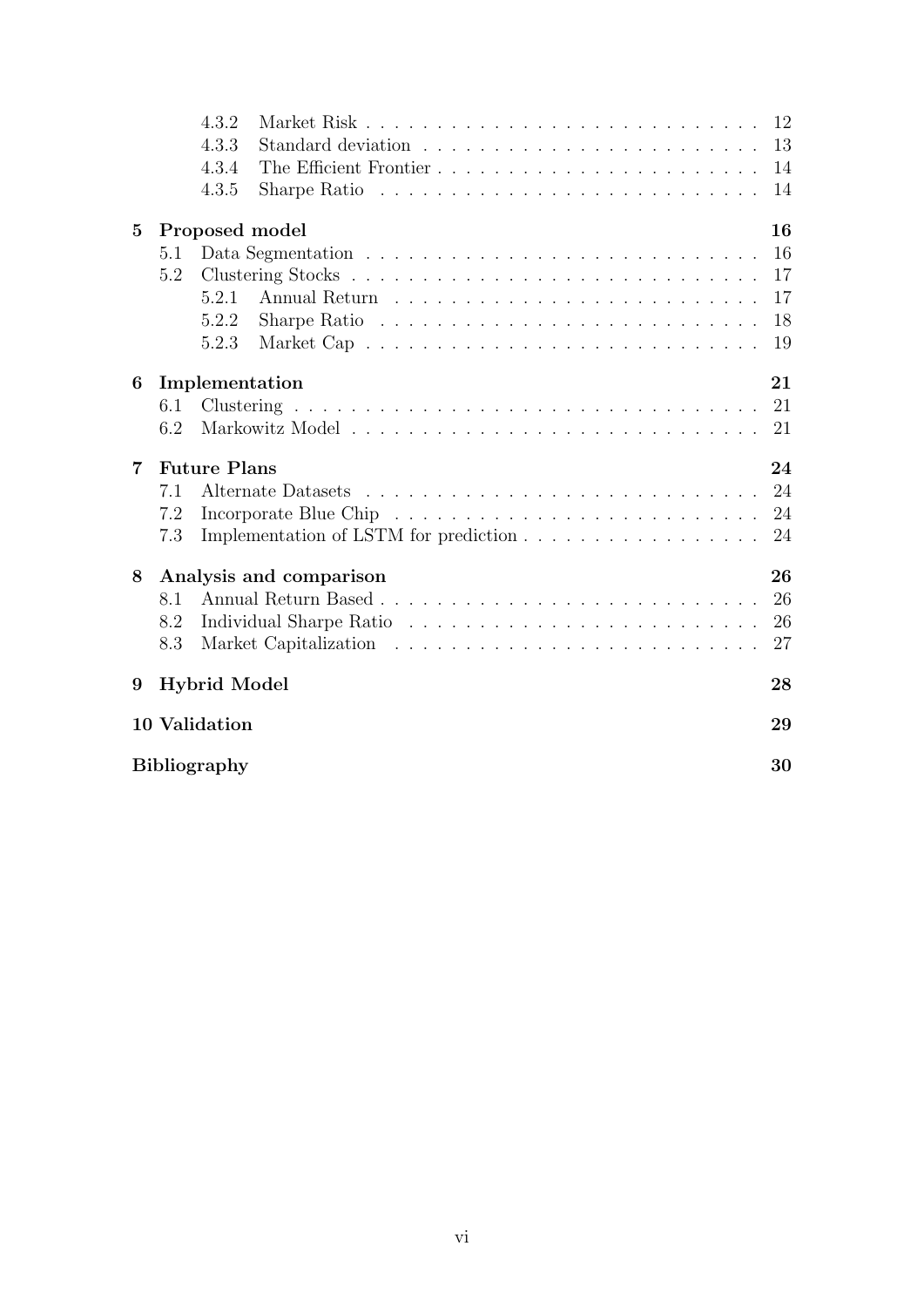# <span id="page-7-0"></span>List of Figures

| 3.1 |                                                                                                    |
|-----|----------------------------------------------------------------------------------------------------|
| 3.2 | Comparing sectors over the years Source: $[4]$<br>8                                                |
| 4.1 | 11                                                                                                 |
| 4.2 | 13                                                                                                 |
| 4.3 | Efficient frontier Source: [8]<br>14                                                               |
| 5.1 |                                                                                                    |
| 5.2 | 18                                                                                                 |
| 5.3 | Sharpe Ratio $\dots \dots \dots \dots \dots \dots \dots \dots \dots \dots \dots \dots \dots$<br>19 |
| 5.4 | 20                                                                                                 |
| 6.1 | $22\,$                                                                                             |
| 6.2 | Two optimized clusters based on Annual Returns<br>23                                               |
| 8.1 | 26<br>Highest Sharpe Ratio Based on Annual Returns                                                 |
| 8.2 | 26<br>Minimum Volatility Based On Annual Returns                                                   |
| 8.3 | 26<br>Highest Sharpe Ratio Based On Sharpe Ratio                                                   |
| 8.4 | 27<br>Minimum Volatility Based On Sharpe Ratio                                                     |
| 8.5 | 27<br>Highest Sharpe Ratio Based On Market Cap $\ldots \ldots \ldots \ldots \ldots$                |
| 8.6 | Minimum Volatility Based On Market Cap<br>27                                                       |
| 9.1 | Hybrid A $\ldots \ldots \ldots \ldots \ldots \ldots \ldots \ldots \ldots \ldots \ldots \ldots$     |
| 9.2 | 28                                                                                                 |
|     |                                                                                                    |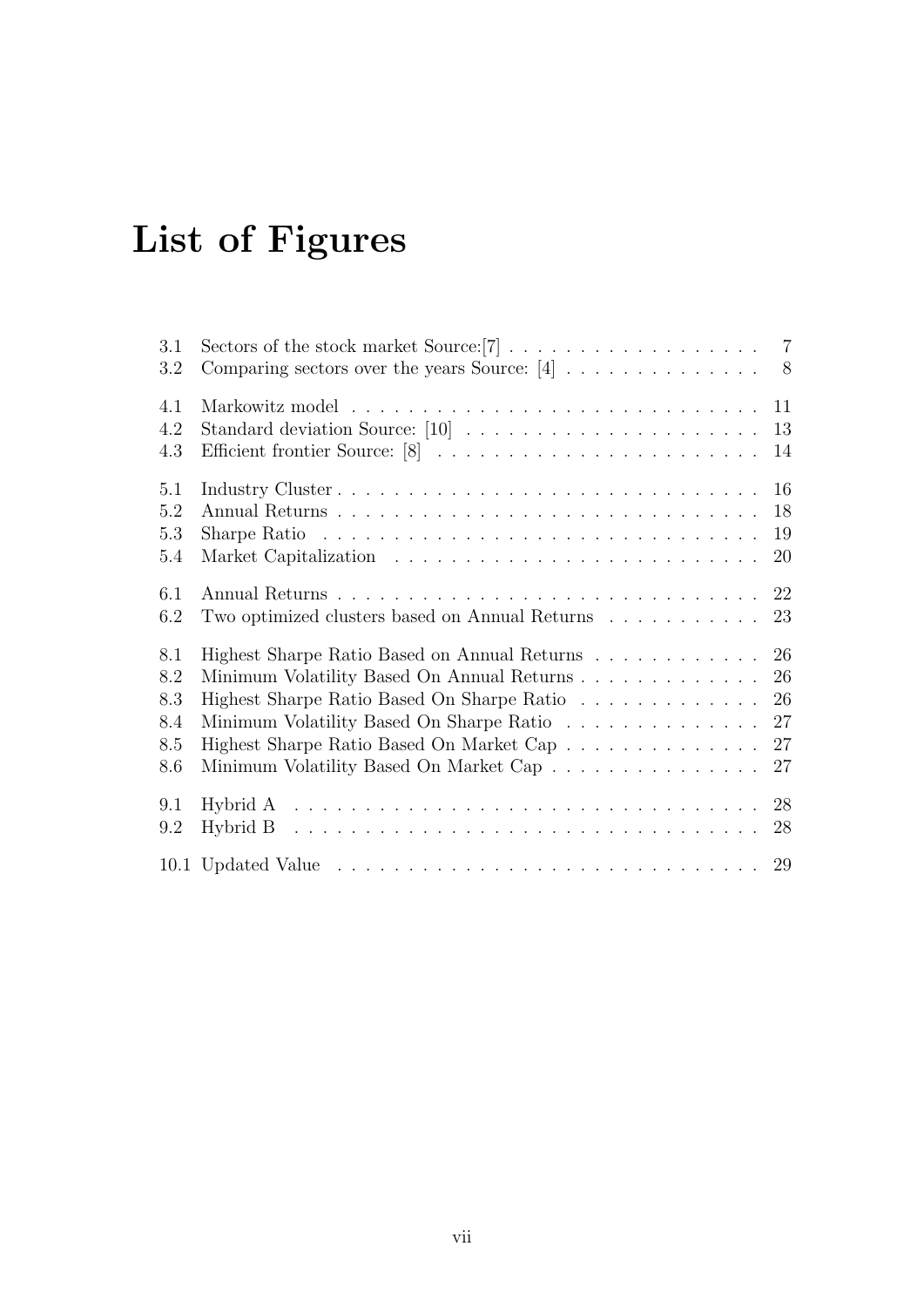# <span id="page-8-0"></span>List of Tables

|--|--|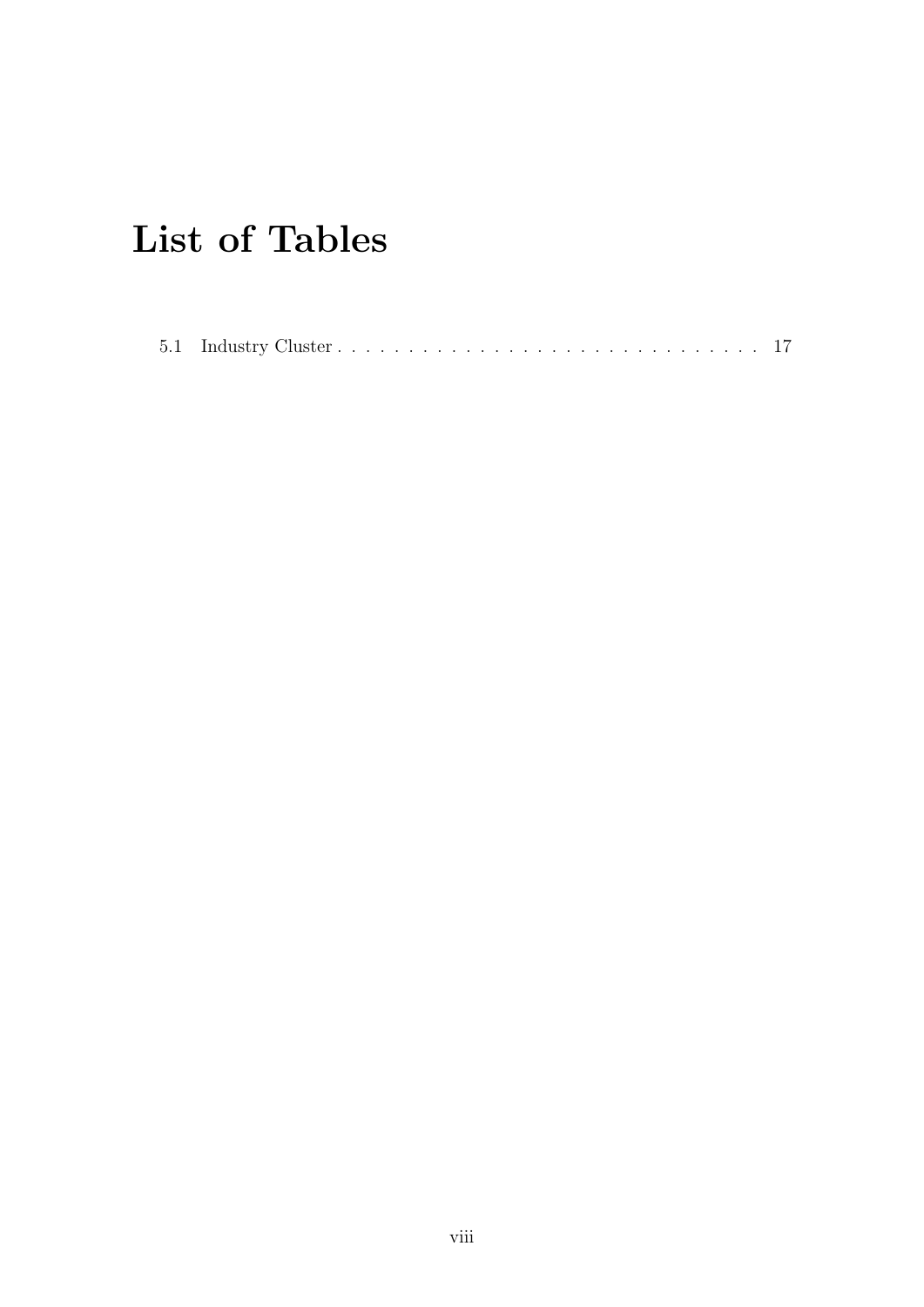# <span id="page-9-0"></span>Nomenclature

The next list describes several symbols & abbreviation that will be later used within the body of the document

CAGR compound annual growth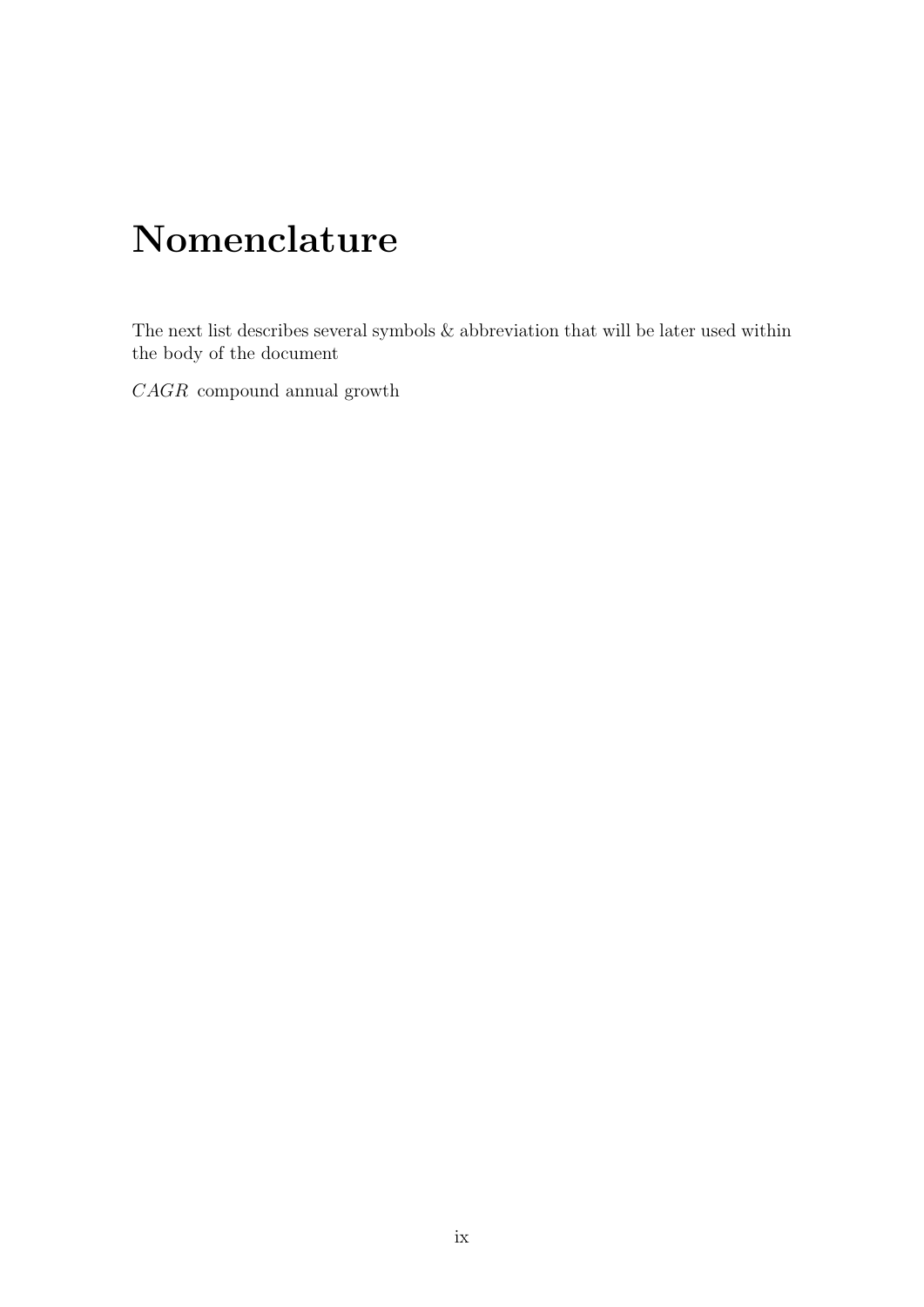# <span id="page-10-0"></span>Introduction

### <span id="page-10-1"></span>1.1 What is portfolio management?

In general sense, portfolio management means the process of making decisions about investment diversity and policies, contenting investments to objectives and create equilibrium between risk and return. The whole idea is to find out all strengths, weaknesses, opportunities, and threats in case of making choice for certain expectations. Portfolio management is done on behalf of the demands of the investors and it's a dynamic and independent process. The epitome of this optimization is to maximize the client's expected return considering the optimum level of risk exposure.

Portfolio management basically can be classified into either Passive way or Active way. Active portfolio management opts to 'beat the market' by determining undervalued assets, often through short-term trades and market timing. Passive (indexed) portfolio management seeks to copy the broader market while it maintains costs and risks to a minimum level.

Moreover, on the basis of discretionary powers portfolio management system is of two types. A discretionary portfolio management system means the portfolio manager has the right to take financial decisions based on the requirements of the investor and monitor the entire process so that all expectations are met. On the other hand, nondiscretionary portfolio management refers that the portfolio manager only works as an advisor for better return generation and in the end, all the decisions are made themselves by the investors.

### <span id="page-10-2"></span>1.2 Key Elements

1. Asset Allocation The main success factor to an effective portfolio management system depends on the long-term mixture of assets. The characteristics of assets vary significantly from each other. Some do not change in concert and some have more volatility compared to others. This process mainly tries to create an optimized cluster that will satisfy the risk/return expectation of an investor. Whenever these allocations are made the correlation between the assets is also considered so that no cluster exists with only highly correlated companies. Investors with highly aggressive profiles tend more to weight their portfolio with volatile investments expecting a higher return in the end. On the contrary, conventional investors mostly give focus on stable investments.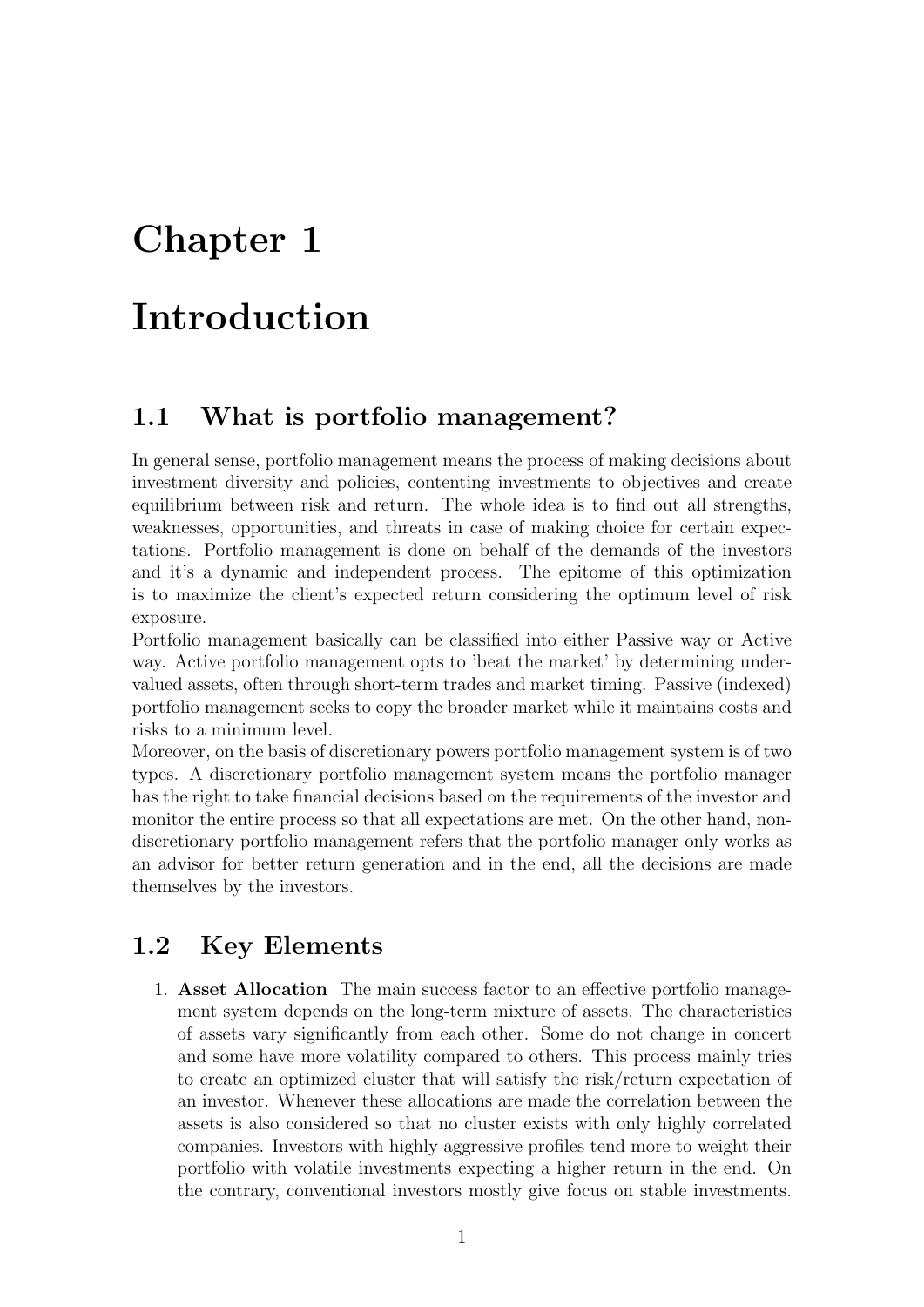The main goal of this optimization is to remain prepared to deal with every scenario that can come from the investors. The model returns an optimized solution based on dynamic allocations of assets.

- 2. Diversification In case of investing the only constant factor is that it is not possible to assume or predict the winners and losers simultaneously and constantly. As a solution to this, the efficient approach is to develop clusters that provide a comparatively broader view inside a given asset class. It is very hard to determine which subset is going to perform better than others; diversification tends to gather information about returns of all of the sectors over a given period of time but with less volatility. The impact of diversification can be noticed in sectors of geography, economy, and sociology as well as in nature. So while creating an optimized portfolio for investors diversification is a crucial factor to consider.
- 3. Rebalancing This segment ensures the flexibility of a portfolio. The whole idea of making an efficient portfolio depends on adaptability. The basic constant in this field of study is that the market is never fully predictable. So, all models must be immune to as much as possible to market fluctuations. Rebalancing ensures this adaptability and flexibility. This method is used to return a portfolio back to the originally expected output at annual intervals. Prices of invested companies may vary from time to time. So, the portfolio needs to be updated according to the changes in the stock price so that the investor always gets the expected return given a certain amount of risk. If the portfolio gets stagnant there is a higher possibility that even though a portfolio may work properly now but due to market changes it will expose the investor to a much higher risk in the upcoming fiscal years. So, the annual calculation of rebalancing gives the opportunity for investors to capture higher gains and broaden the opportunity for growth in better sectors with higher potential while maintaining the risk/return ratio.

### <span id="page-11-0"></span>1.3 Why Is Portfolio Management Important?

There are many factors such as age, income, risk-taking capability, amount of available resources, etc. that work when we consider the financial market. The portfolio management system considers all these factors into consideration while proposing any possible cluster to an investor. It helps to monitor the risk factor as the entire mechanism works keeping "Risk Minimization" as the focus. Moreover, investors have a variety of options to reflect their preferences. The entire model is dynamic and everything is based on the requirements that are provided by the investors. So, customization and diversity are some of the main pillars of this management system. In case of, preference share or debenture where an investor might be exposed to interest rate risk or price risk of security; this system can help the investor to immunize the portfolio from the risk factors. These are the key reasons why a portfolio management system is so important and plays a vital role in the field of financial predictions.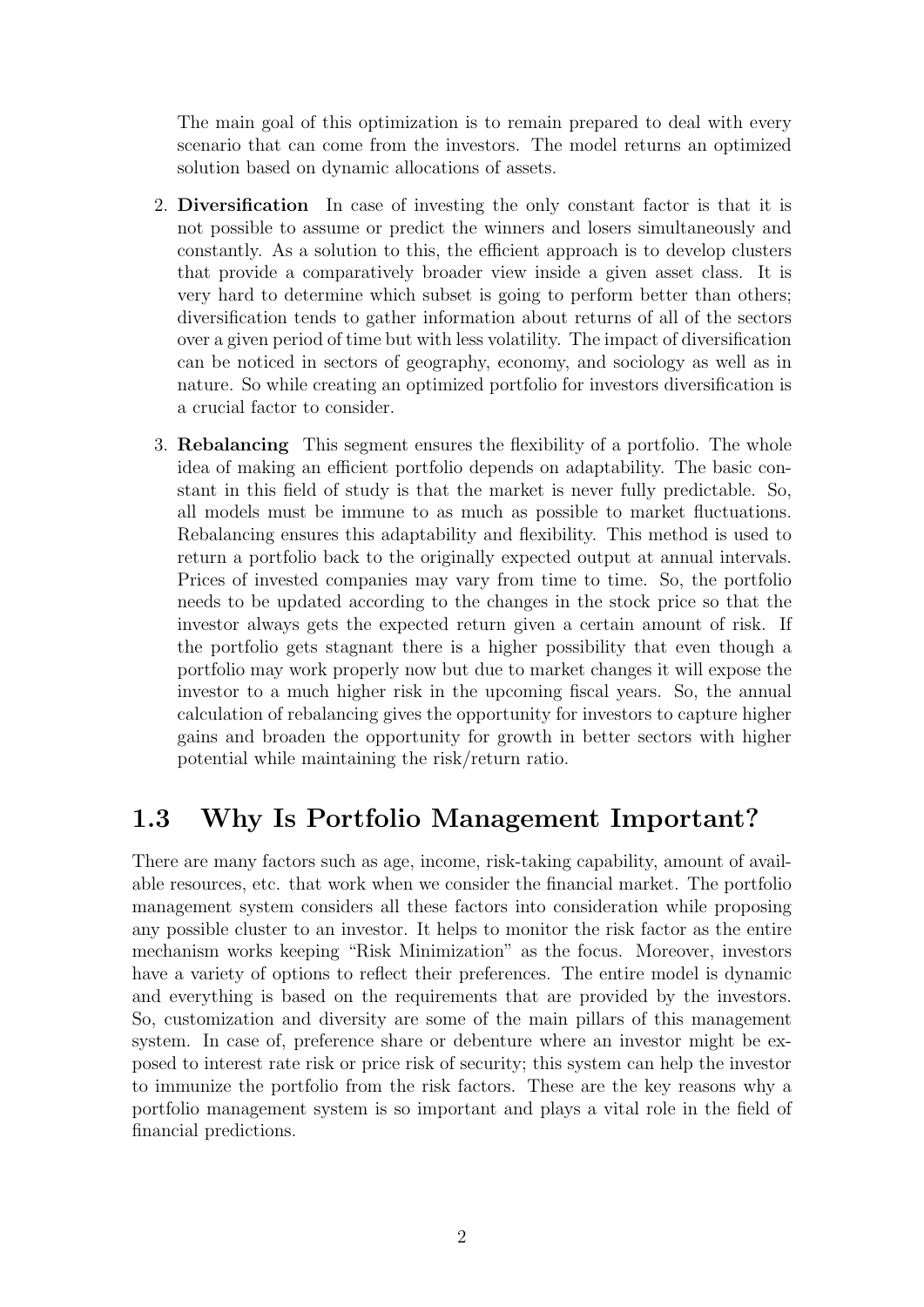### <span id="page-12-0"></span>1.4 Benefits of Portfolio Management

One of the key factors of the portfolio management system is that it helps an investor to avoid any disastrous incident. The portfolio management system not only gives emphasis on large companies but also considers all other possible factors that contribute to stock investment. For example, it's a basic tendency to invest in big companies that have huge resource values. Some investors get a sense of security investing only in big companies while not considering other factors. The financial market is very volatile. There's no way to predict the sudden changes and fluctuations. If an investor invests everything on a big company that might have high return value now but there is no way to predict that things will remain constant in the future as well. If the price of that big company drops drastically then there is no way left for the investor to overcome this because all the investments were under only one company. These types of unpredictable situations are not rare here in this business. So, diversity is very important. The portfolio management system gives huge priority on diversification so that investors remain immune to sudden market changes.

Besides diversification, reducing risk is also very important. According to the riskreturn trade off theory, the amount of potential return increases with a rise in risk. The relationship between risk and return is proportional. This does not necessarily mean that one should just look at the return value and invest there. There is a threshold point for maximum risk. If this is not considered then investors are exposed to huge risk threats without any protection that can neutralize the sudden market fluctuations. The portfolio management system creates a balance between these two factors. This system creates a cluster keeping in mind the minimum risk involved and simultaneously assuring the highest return that is possible in the given circumstances.

Moreover, an investor having limited resources and expecting the maximum return from it is the biggest dilemma that is addressed by the portfolio management system. Buying stocks at random without any probable reason can never be appreciated. It never assures that an investor will get the expected output. However, the portfolio management system provides a pure structure and performs many financial calculations to create a model and help investors to decide how much return to expect and the proper layout to achieve that. This systematic approach is the most convenient way to allocate limited funds dynamically and ensure the most return. This system returns weights showing how much to invest on which company and for how long to get the desired return value while keeping the risk factor to a minimum.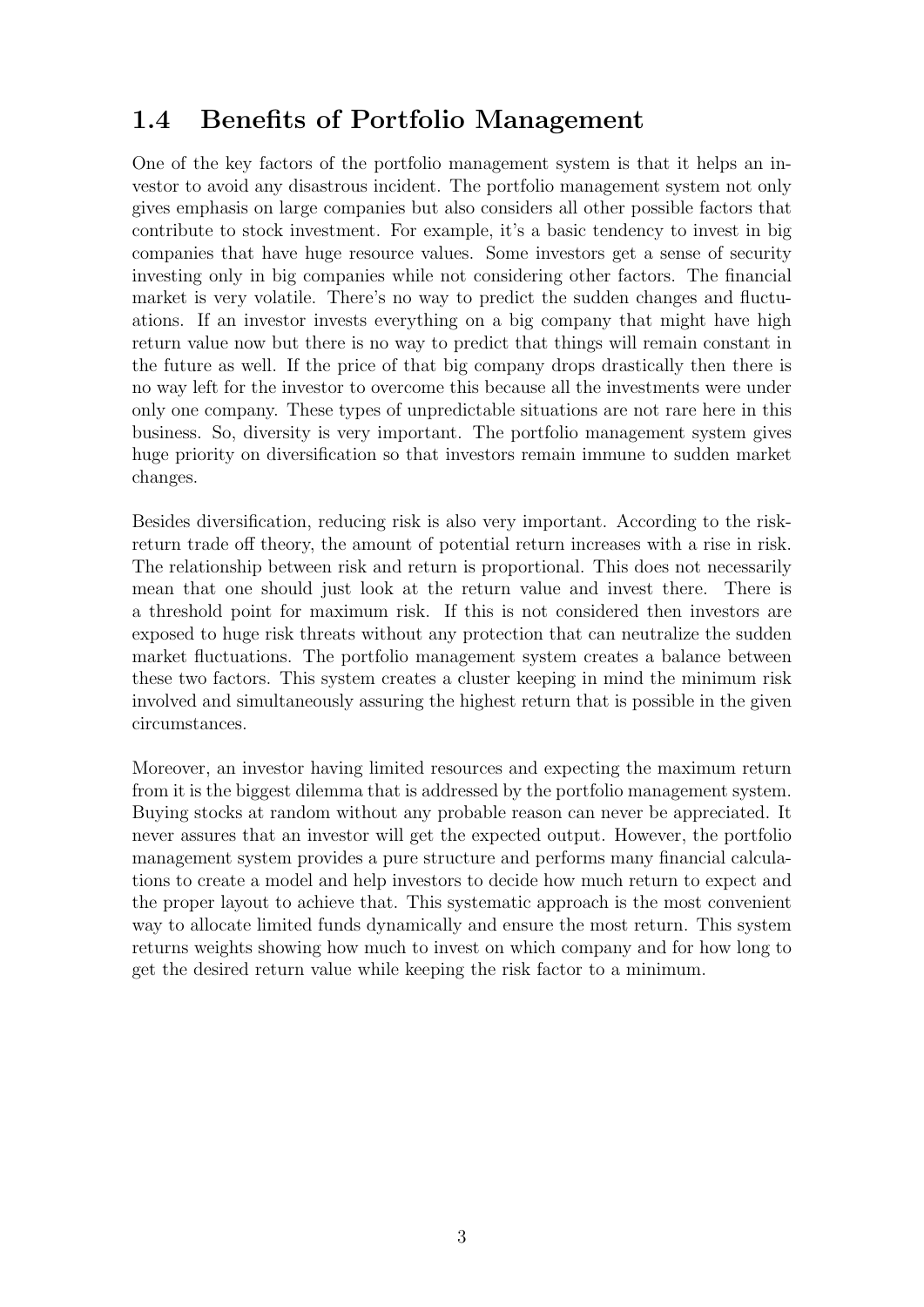# <span id="page-13-0"></span>Chapter 2 Related Work

Advancement in portfolio optimization has been a big issue all over these years and investors are rapidly looking for an optimal solution. Starting from selecting the right stocks to distribute resources among them are the most important issue all over the time. On the verge of fixing this issue, different sorts of research took place in a very similar manner. Such use of Generative Adversarial Network in portfolio selection which identifies market uncertainty as a prime factor. This helps to identify risk on different stocks and helps to construct an efficient portfolio minimizing risk as much as possible and increases return. [\[9\]](#page-39-5) [\[1\]](#page-39-6)

Another important concept which had a strong effect on our work is not having a profile for a longer period of time. Along with it, volatility is not a good measure risk and it does not strongly incorporated with market changes. Rather computing probability of failing can increase efficiency in the model. This can help in proper risk-free asset allocation and the return rate does have a better effect.[\[3\]](#page-39-7) [\[2\]](#page-39-8)

One remarkable progress of work has been using Bayesian Learning theory combining with Markowitz Portfolio theory where the decisions for optimizing weights comes from the Bayesian probability distribution. This data get produced from a large chunk of historical asset pricing data. An investor can utilize this portion of knowledge and updates the information by using Dynamic Programming for better optimization. Afterwards assessing those values to incorporate Sharpe Ratio for the portfolio which helps to validate more strongly.[\[6\]](#page-39-9)

The daily return for stocks are a good way to analyse market trend also it does a greater help to pick individual stock judging their performances. Calculating risks are a prime concern for MPT. One research has used an index called ERI(Extreme Risk Index) for finding out higher risks for large scale portfolio losses and minimize the possibility for this. This has been compared with minimum variance and equally weighted portfolio. This comparison reflects how ERI selects a better combination of portfolio than traditional methods for portfolio management.[\[5\]](#page-39-10)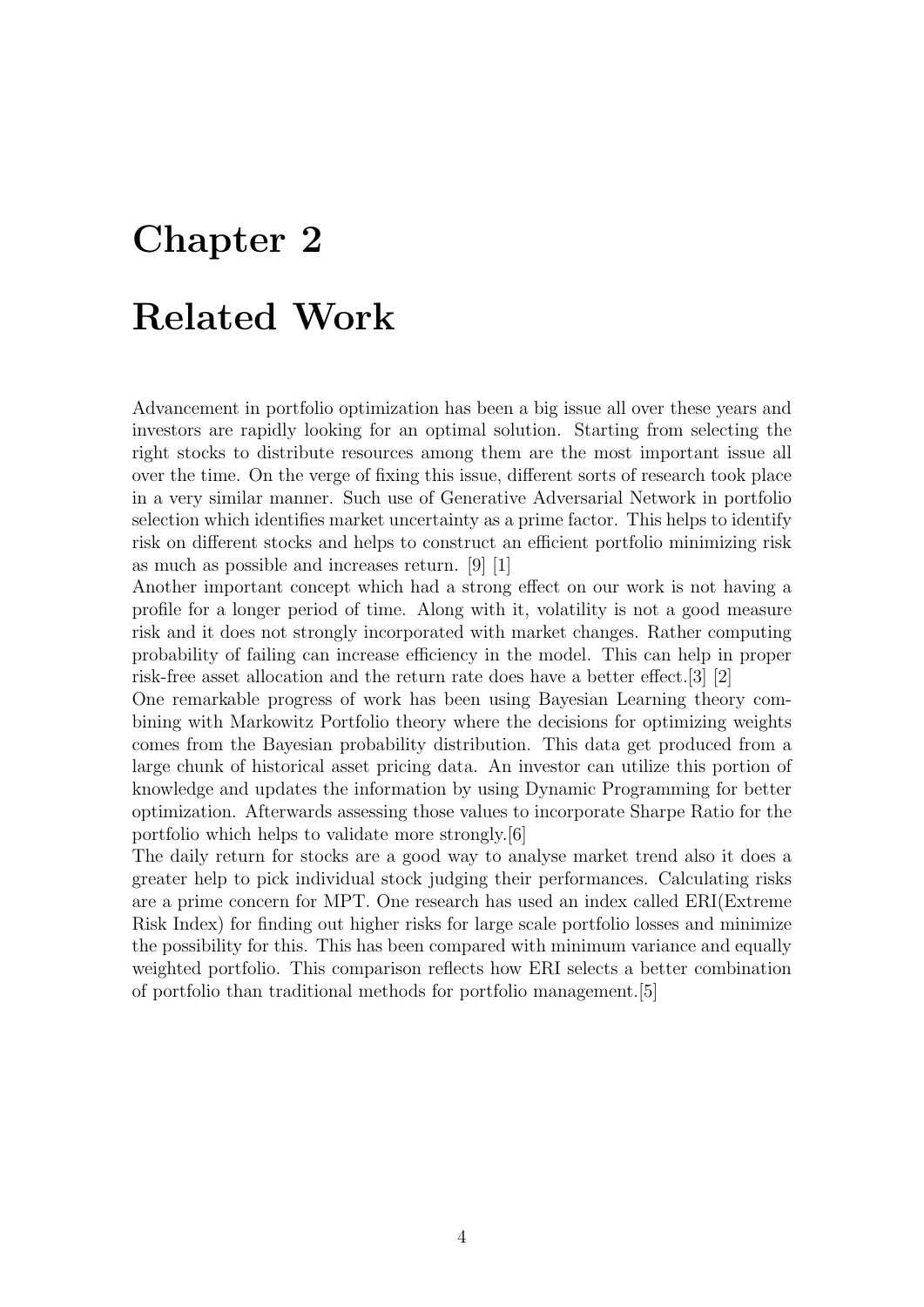## <span id="page-14-0"></span>Dataset

#### <span id="page-14-1"></span>3.1 Selecting dataset

Since we are dealing with stocks the first thing, we needed to do is decide on a stock market, we went with the US Stock Exchange since it's the leading stock exchange in the world. There are about 2800 companies listed trading approximately 1.46 billion shares each day.

The financial market never stops growing, which means last year's data is not good enough to build an efficient model. To collect data, we use Stock market data API's which offer real time or historical data on financial assets that are currently being traded in the markets. We use the Yahoo Finance API which has been the gold standard for some time now, it provides access to more than 5 years of daily Open, High, Low and Close price data.

As stated earlier there are about 2800 companies listed on the US Stock Exchange which is a very high number, so instead we decided to rely on  $S\&P 500$  index.  $S\&P$ stands for Standard and Poor which are the founding companies is a stock market index which calculates the performance of the top 500 companies in the US Stock Exchange instead, and this is regarded by most as the best representation of the stock market.

#### <span id="page-14-2"></span>3.2 How S&P 500 works

S&P 500 index tracks the stocks of the top 500 companies, these are also referred to as large-cap companies. Before we discuss about large-cap companies we need to understand what market capitalization is.

#### <span id="page-14-3"></span>3.2.1 Market Capitalization

It is typically called market cap for short. It is the total value of the company measured by the product of stock price with the number of shares issued to the public. So, for example if a company has 2 million shares and each share is being sold for 10 then the market cap for the company would be 20 million. This also means you can acquire the company if you had 20 million to spend, however it still depends on whether the current stockholders are willing to sell.

The stock market is divided into 3 segments based on the market cap of companies.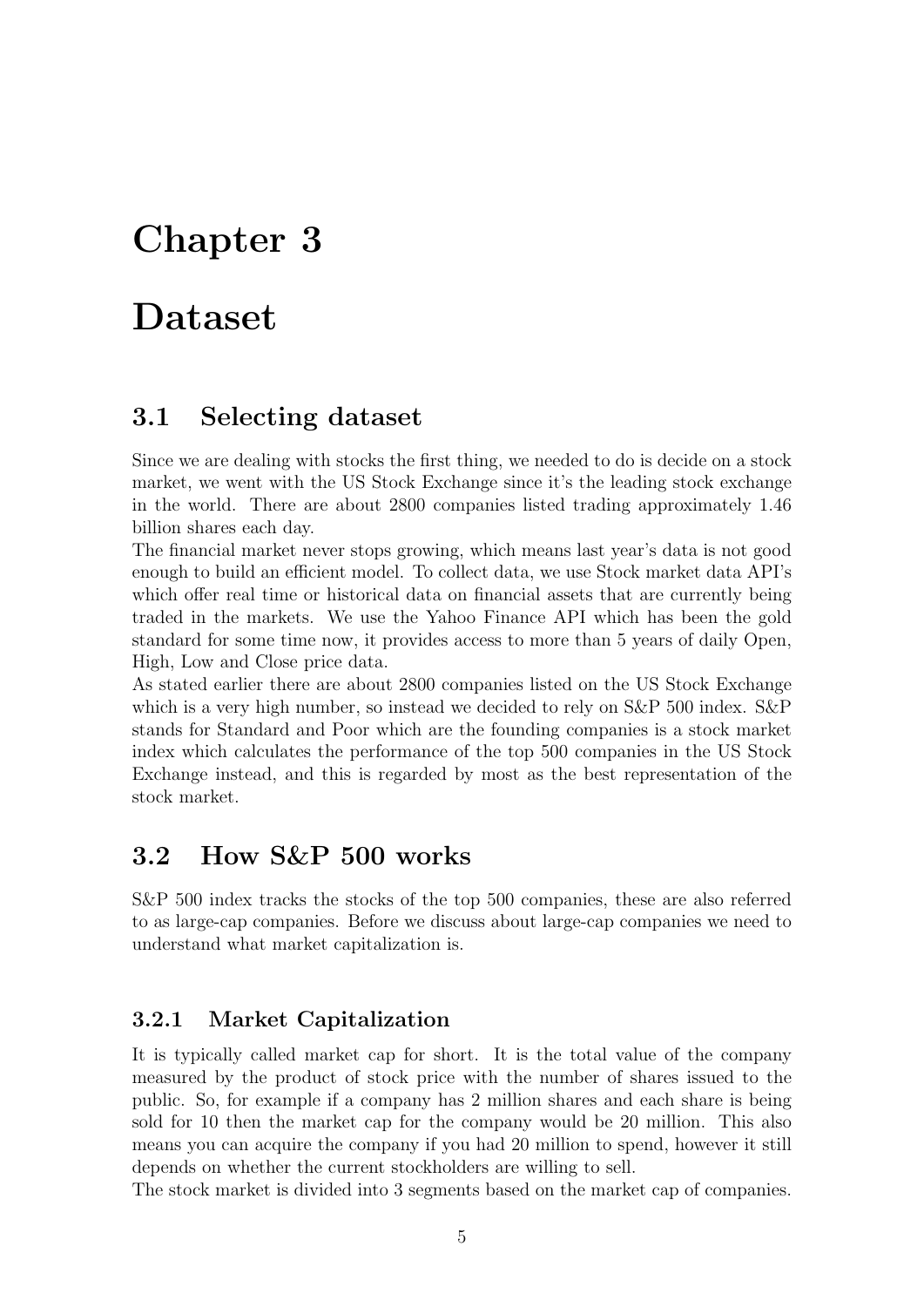- **Small cap:** Companies with a market cap of less than \$1 billion. These are smaller companies or recent startups which have started growing. They are riskier investments but they have the potential to grow and become very profitable.
- Mid cap: These companies have a market cap between \$1 billion to \$5 billion. Mid-cap companies are less risky however the room for growth is less as well.
- Large cap: The market cap for these companies are \$5 billion or more. They are the market leaders and among the biggest companies which means the opportunity for growth is minimum. They have the least risk, their returns might not be as high as other small or mid cap stocks, but they are more likely to reward stockholders with dividends.

Realistically speaking, new companies are always likely to come and join the elite Large Cap segment of the stock market. For example, Facebook did not even exist 20 years ago but now it is on of the top 10 companies with a market cap of \$500 billion plus. Whereas there are a few which have been among the top 500 companies to decades now.

So, investing in both mid-cap and large-cap companies are usually the safe options, although keeping in mind that mid-cap companies are riskier to invest compared to large-cap companies.

Here is why we should invest in Large-Cap stocks

- Stable: Since these companies are very large, their size makes it very unlikely that they will go out of business therefore they are a safer option compared to small-cap companies.
- Safer in a downturn: It would not be accurate to say that Large-cap companies are immune to recession, however they are more likely to withstand a dip in stocks without going out of business.
- They pay dividends: For investors these stocks become a source of income. Due to stagnant stock price they need to compensate investors and they do so with dividends from their own profits, which is feasible for such a large company.

#### <span id="page-15-0"></span>3.2.2 Blue Chip Stock

Another terminology widely used during stock market analysis are blue-chip largecap stocks. The "blue chip" represents the top tier companies that are among the SP 500. To clarify, being among the top does not necessarily mean they are among the top 10, the "blue chip" stocks are high performing stocks, they have a long history of stable earnings, little debt and most importantly they represent diversified business. Which means if one of their businesses has bad year, it won't affect their stock as another business of theirs will have a good year which will make up for it. To sum up, owning a blue-chip stock give and instant diversification and reduces risk as well.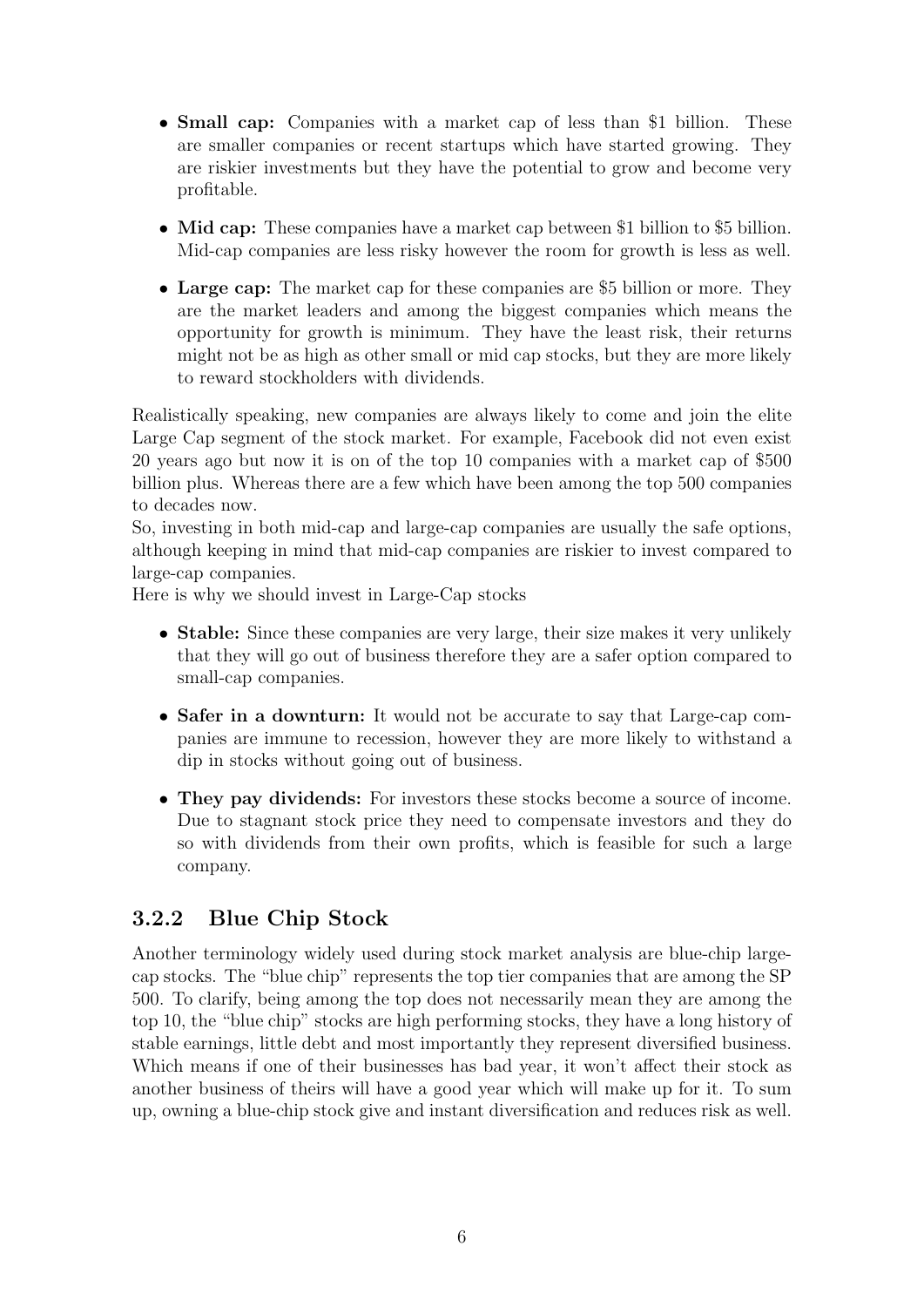<span id="page-16-1"></span>

Figure 3.1: Sectors of the stock market Source:[\[7\]](#page-39-1)

### <span id="page-16-0"></span>3.3 Sectors

If we were to divide the stock market by industries then we would find 11 different sectors.

- Information Technology
- Healthcare
- Financial
- Communications services
- Consumer Discretionary
- Industrial
- Consumer Staples
- Energy
- Utilities
- Real Estate
- Materials

As we can see from Figure 3.1, the most dominant field is Information Technology while the least dominant would be utilities, real estate and materials. However, this was not always the case. If we look at Figure 3.2 below, we can see that during the 1990's the scenario was quite different. The tech industry only consisted of 6.3%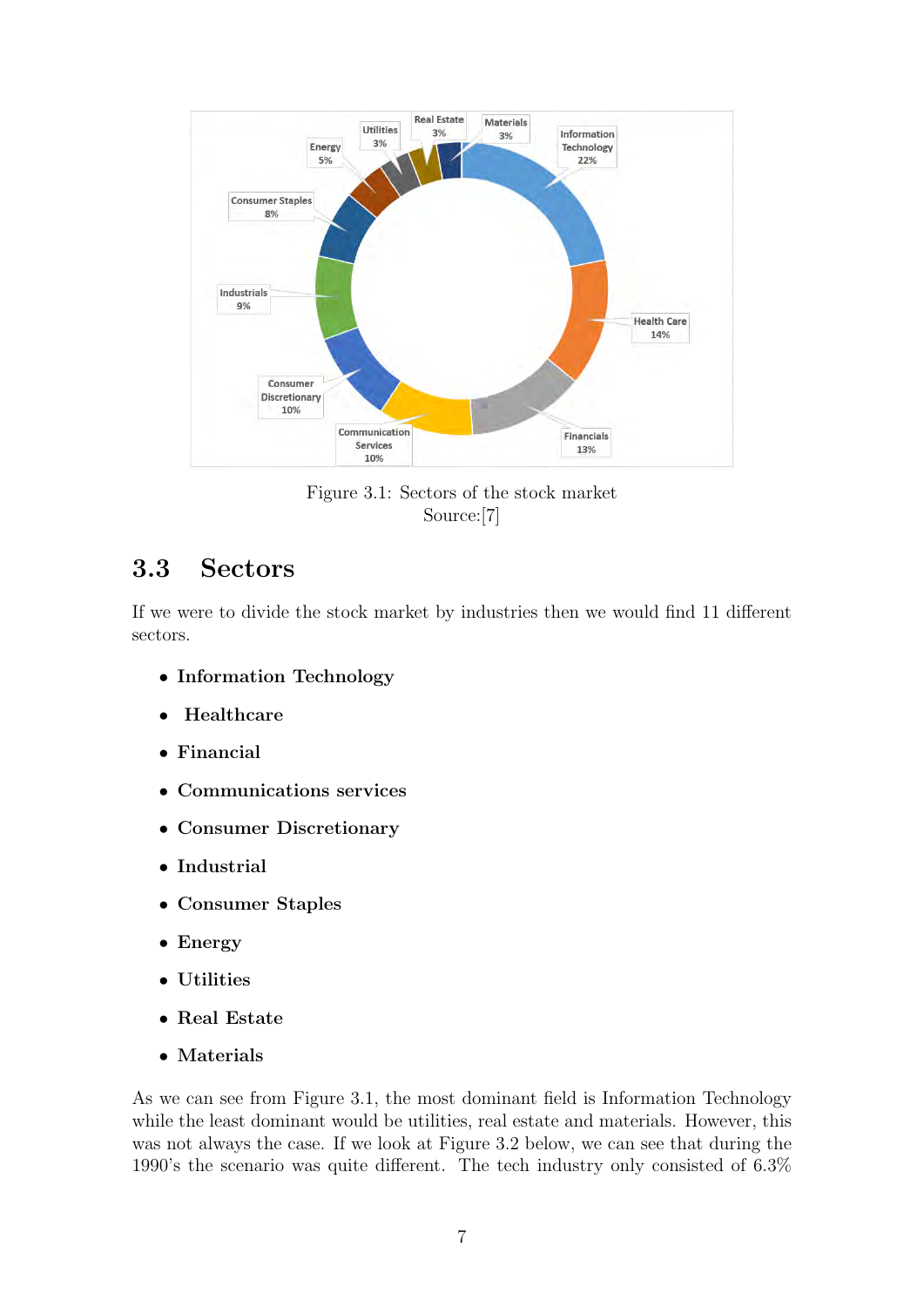<span id="page-17-1"></span>

|                                                                                           |                | Historical Sector Weightings of the S&P 500: 1990 - Current                   |               |                 |     |  |                                                                                         |  |                 |               |      |       |                                                                                         |
|-------------------------------------------------------------------------------------------|----------------|-------------------------------------------------------------------------------|---------------|-----------------|-----|--|-----------------------------------------------------------------------------------------|--|-----------------|---------------|------|-------|-----------------------------------------------------------------------------------------|
| <b>Sector</b>                                                                             |                |                                                                               |               |                 |     |  |                                                                                         |  |                 |               |      |       | 1990 1993 1996 1998 1999 2000 2001 2002 2004 2006 2007 2008 3/09 2009 2010 2011 Current |
| Tech                                                                                      |                | 6.3 5.9 12.4 17.7 29.2 21.2 17.6 14.3 16.1 15.1 16.7 15.3 17.6 19.9 18.7 19.0 |               |                 |     |  |                                                                                         |  |                 |               |      |       | 19.0                                                                                    |
| Financials                                                                                |                |                                                                               |               |                 |     |  |                                                                                         |  |                 |               |      |       | 7.5 11.2 15.0 15.4 13.0 17.3 17.8 20.5 20.6 22.3 17.6 13.3 8.9 14.4 16.1 13.4 14.1      |
| Energy                                                                                    |                | 13.4 10.0 9.2 6.3 5.6 6.6 6.3 6.0 7.2 9.8 12.9 13.3 14.3 11.5 12.0 12.3       |               |                 |     |  |                                                                                         |  |                 |               |      |       | 12.0                                                                                    |
| H. Care                                                                                   |                | 10.4 8.2 10.4 12.3 9.3 14.4 14.4 14.9 12.7 12.0 12.0 14.8 16.1 12.6 10.9 11.9 |               |                 |     |  |                                                                                         |  |                 |               |      |       | 11.8                                                                                    |
| Cons Stap                                                                                 |                | 14.0 12.5 12.7 11.1 7.2 8.1 8.2 9.5 10.5 9.3 10.2 12.9 13.8 11.4 10.6 11.5    |               |                 |     |  |                                                                                         |  |                 |               |      |       | 11.1                                                                                    |
| Industrials 13.6 13.9 12.7 10.1 9.9 10.6 11.3 11.5 11.8 10.8 11.5 11.1 9.5 10.3 11.0 10.7 |                |                                                                               |               |                 |     |  |                                                                                         |  |                 |               |      |       | 11.0                                                                                    |
| <b>Cons Disc</b>                                                                          |                | 12.8 16.4 11.7 12.5 12.7 10.3 13.1 13.4 11.9 10.6 8.5 8.4 8.3 9.6 10.6 10.7   |               |                 |     |  |                                                                                         |  |                 |               |      |       | 10.8                                                                                    |
| Materials                                                                                 | $7.2$ $7.1$    | 5.8                                                                           |               | $3.1 \quad 3.0$ |     |  | $\begin{array}{cccccc} 2.3 & 2.6 & 2.8 & 3.1 & 3.0 & 3.3 & 2.9 & 3.2 & 3.6 \end{array}$ |  |                 |               | 3.7  | - 3.5 | 3.7                                                                                     |
| Utilities                                                                                 | $6.2\quad 5.6$ | 3.7                                                                           | $3.0^{\circ}$ | 2.2             | 3.8 |  | $3.1$ $2.9$ $2.9$ $3.6$ $3.6$                                                           |  | $4.2 \quad 4.4$ | -3.7          | -3.3 | 3.9   | 3.7                                                                                     |
| Telecom                                                                                   | $8.7$ $9.1$    |                                                                               |               |                 |     |  | 6.5 8.4 7.9 5.5 5.5 4.2 3.3 3.5 3.6 3.8                                                 |  | 4.0             | $3.2^{\circ}$ | 3.1  | 3.2   | 2.8                                                                                     |

Figure 3.2: Comparing sectors over the years Source: [\[4\]](#page-39-2)

of the whole market whereas consumer stable dominated the stock market with 14%.

From this what we can understand is the stock market is ever changing. Industries which are dominating the market today might be overtaken by a new industry altogether in 20 or 30 years. This unpredictability of the stock market is what makes it so challenging to invest and profit from the stock market.

### <span id="page-17-0"></span>3.4 Understanding the Data

There are a few terminologies in stock trading that we need to be familiar with before moving forward. Whenever we fetch data for a particular company, each row denotes a particular day. There are 5 columns which are Open, Low, High, Close and Adjusted Close.

- **Open:** The price at which a particular stock opened on that day.
- **High:** The highest price of a particular stock on that day.
- Low: The lowest price of a stock on that day.
- Close: The price at which the stock closed, i.e. the last price of the stock on that particular day.
- Adjusted Close: Adj close is calculated after all distributions such as dividends and corporate actions such as split/bonus share are deducted.

For data analysis we use the adjusted closing price as it is filtered. If we were to use only closing prices and not take into account dividends or splits then the data would be highly inaccurate. If we were to look at a real example it would be much clearer, Money Chimp a S&P 500 company shows returns return from Jan 1980 to Dec 2012 as  $+3264\%$  yet, the index only rose from 107.94 to 1426.19 or  $+1221\%$ , the rest was deducted due to dividends paid and splits/bonuses.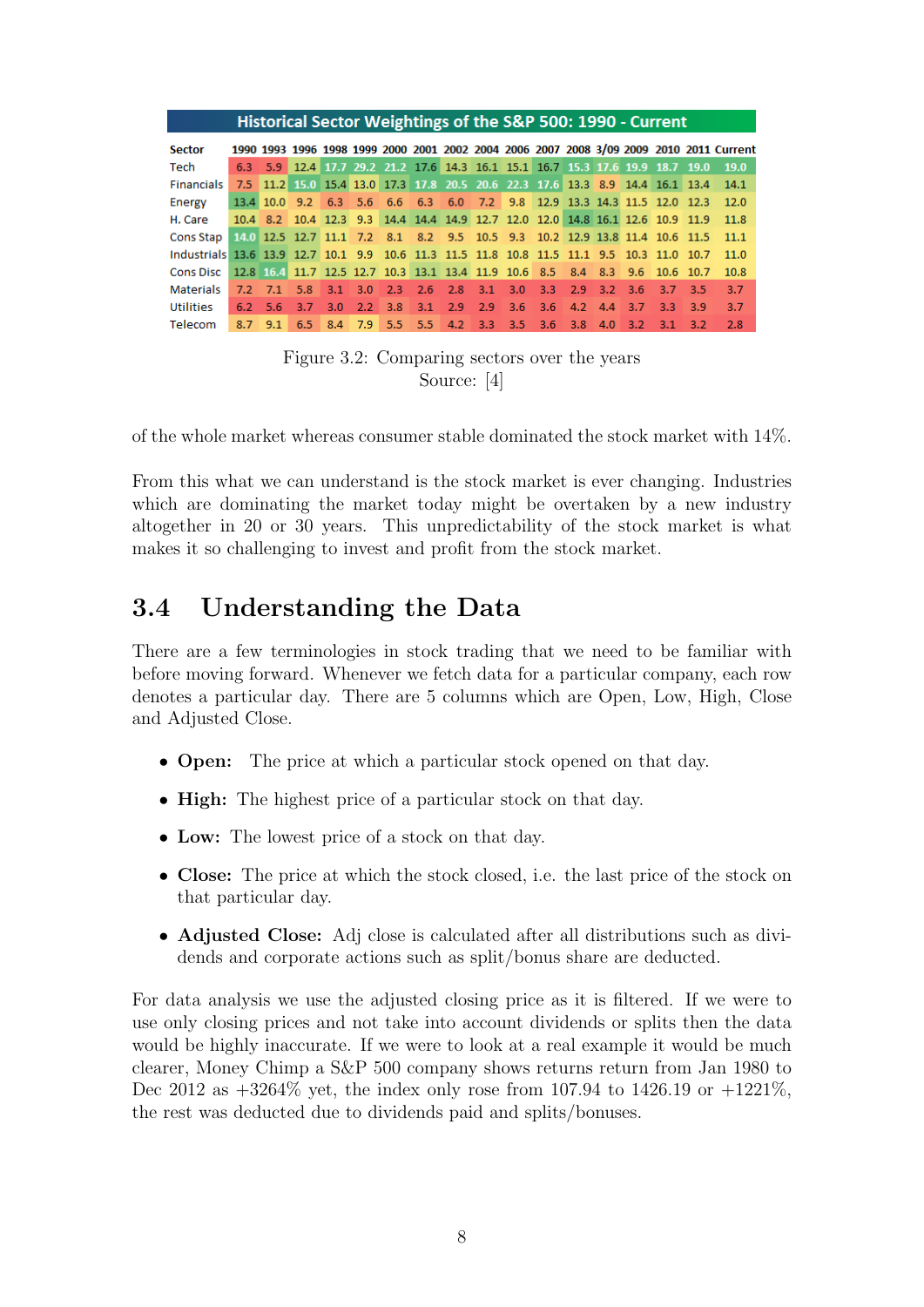### <span id="page-18-0"></span>3.5 Data Collection

#### <span id="page-18-1"></span>3.5.1 First Stage

To request data for a particular company using the API we have to pass a ticker, a ticker is the symbol under which the stocks of a company is collected. For example, the ticker for google is GOOGL.

- 1. So first we need to collect the tickers of all the 500 companies listen under the SP index.
- 2. To do this we use a library called BeatifulSoup, it is a python library which can be used to parse or pull data from HTML or XML files.
- 3. We go on the Wikipedia page for SP 500 and using Beautiful soup we pull the list of tickers from the "Symbol' column and store it in an array.

#### <span id="page-18-2"></span>3.5.2 Second Stage

Now we have all the names of the 505 companies in SP 500 in an array.

- 1. We create a data frame to store the data that we will fetch from yahoo finance.
- 2. We implement pandas datareader package where we pass the data source as "yahoo finance", we also mention the time frame of data we want to pull.
- 3. We filter the fetched data and only select the columns that we intend to work with.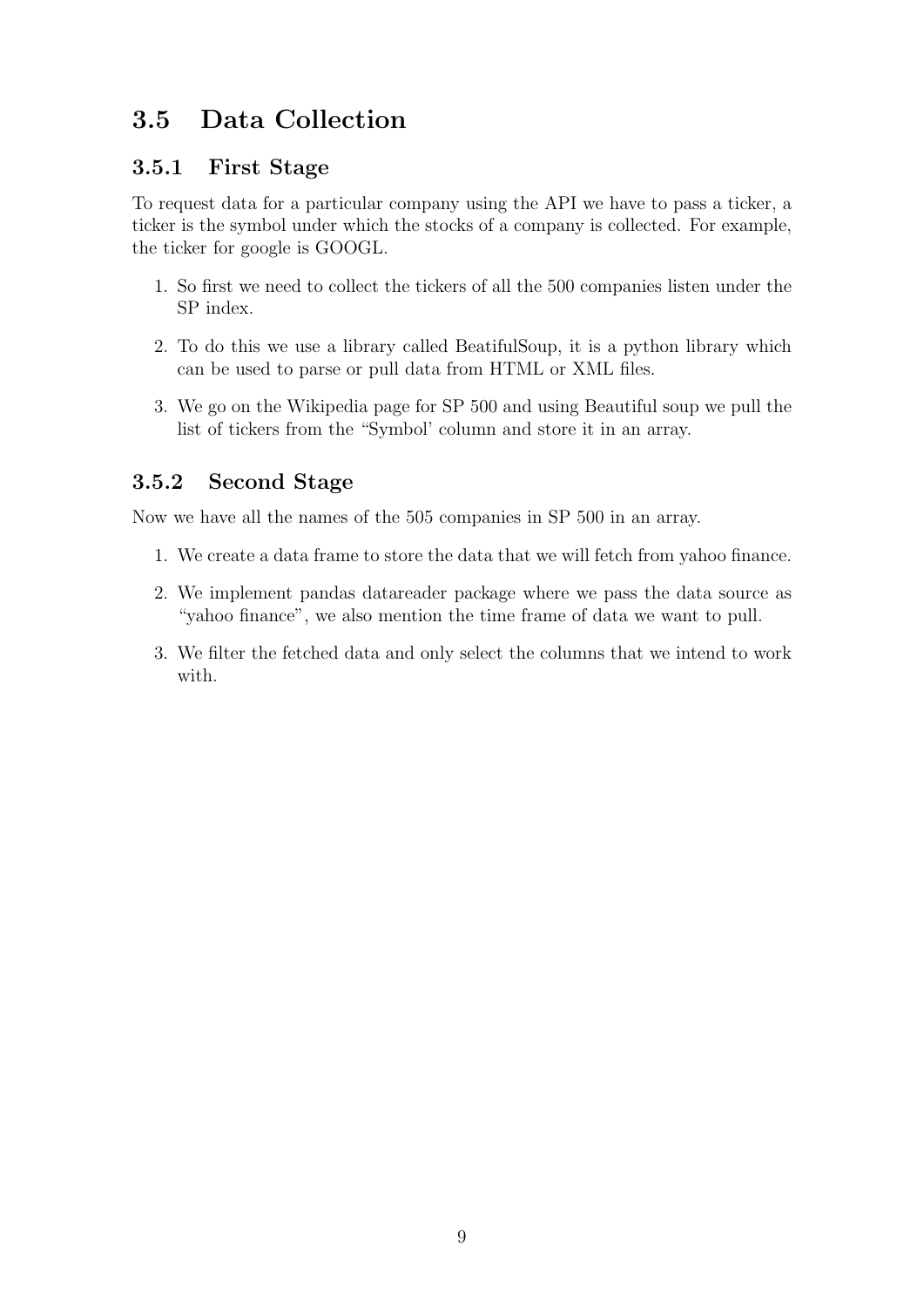# <span id="page-19-0"></span>Markowitz model

### <span id="page-19-1"></span>4.1 Markowitz Model

Harry Markowitz is recognized as the founder of Modern Portfolio Theory (MTP). This theory is based on some assumptions that are derived from real-world scenarios. This model considers all possible variables while considering making a portfolio that is optimized and satisfies the criteria of investors. We have decided to go with this model because this is globally renowned and suits the purpose of our research the most.

In general, investors are regarded as risk averts. They expect to maximize the amount of profit given a minimum level of risk. Markowitz's model shines in this area. The model portrays that the risk and return characteristics don't need to separate for diverse investment options whereas we need to detect how these factors jointly contribute to the performance of a portfolio. The basic assumption of this theory is that investors only tend to take high risk only when high return is involved. In short – "High risk, high reward".

This model basically tends to find possible clusters for investors to create an efficient set of portfolios that will ensure the expected return and will also keep in mind the minimum risk factor. This process is called creating an efficient frontier. The amount of risk an investor can take determines the type of the frontier. If an investor wants a very low-risk factor this model will create a cluster that will always ensure that the investor gets the expected return with the minimum risk. For sure no Utopian value can be achieved with this model. However, this model always ensures the highest possible value of return with minimum volatility that possible in the given market and immunizes the investor to sudden market fluctuations. The entire model is dynamic and totally justifiable according to the requirements of investors. Diversity and optimization are some of the key features of this model.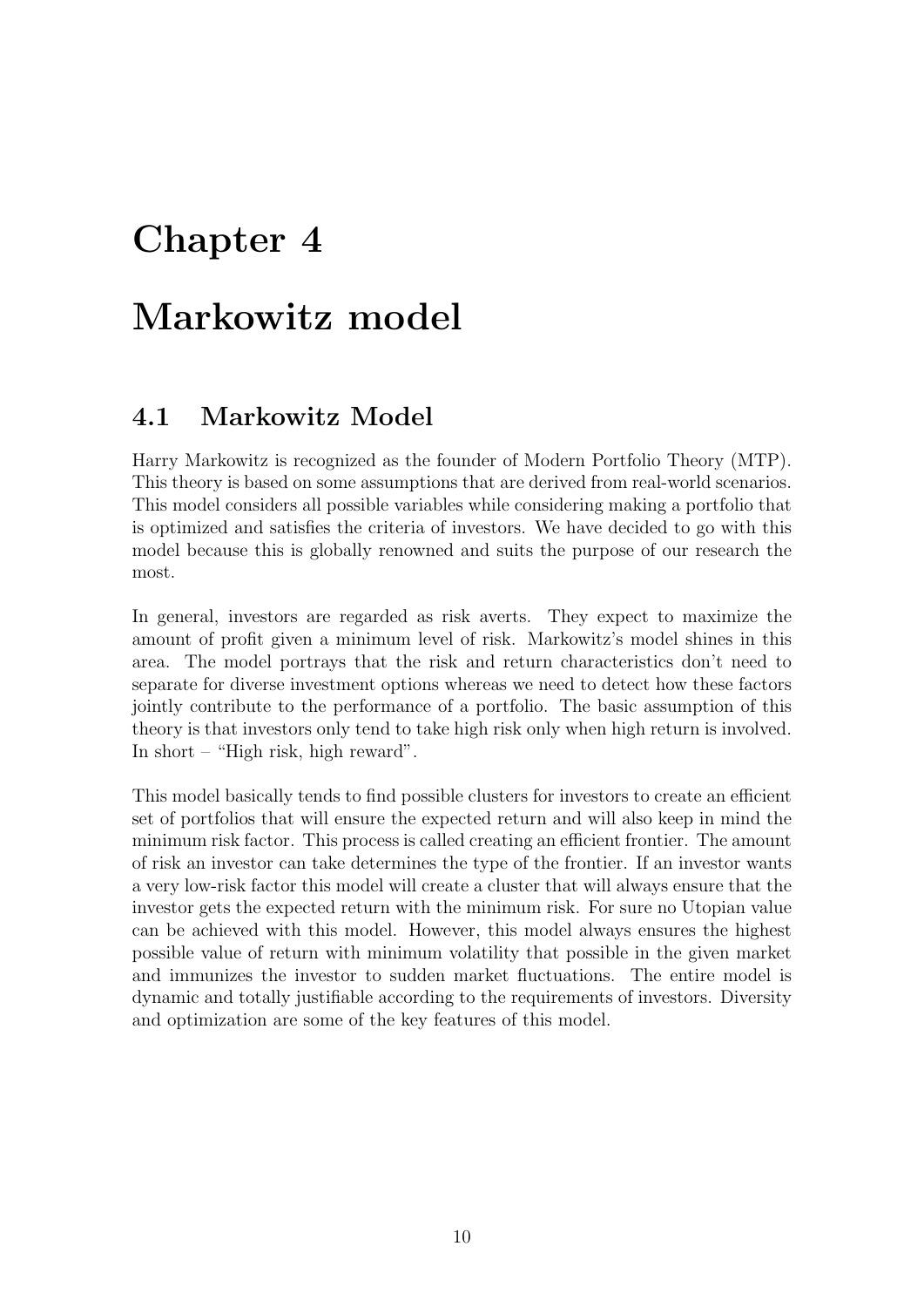<span id="page-20-1"></span>

Figure 4.1: Markowitz model

### <span id="page-20-0"></span>4.2 Assumption of Markowitz theory

There are some basic assumptions that play a vital in the case of this model. Keeping these assumptions into consideration this model returns-optimized and dynamic clusters to the investors. Some basic assumptions are listed below:

- 1. It is assumed that all investors are rational and their manner of behaving reflects that they expect to maximize their utility within a given level of resource.
- 2. Free access to fair and correct information regarding exact return and risk are available to all investors.
- 3. Given any market, it is assumed that the market is efficient and absorbs the information fast and perfectly simultaneously.
- 4. The basic nature of investors is that they want to adverse risk while maximizing the return keeping the risk level to a minimum.
- 5. The decisions of investors are based on the expected returns and on the standard deviation of these returns from the value of the mean.
- 6. On any given day investors will pick higher returns to lower return for a certain amount of risk.

So, these are the basic assumptions that are considered under this model. These assumptions are relevant to the real-world scenario so that optimized portfolios can be created.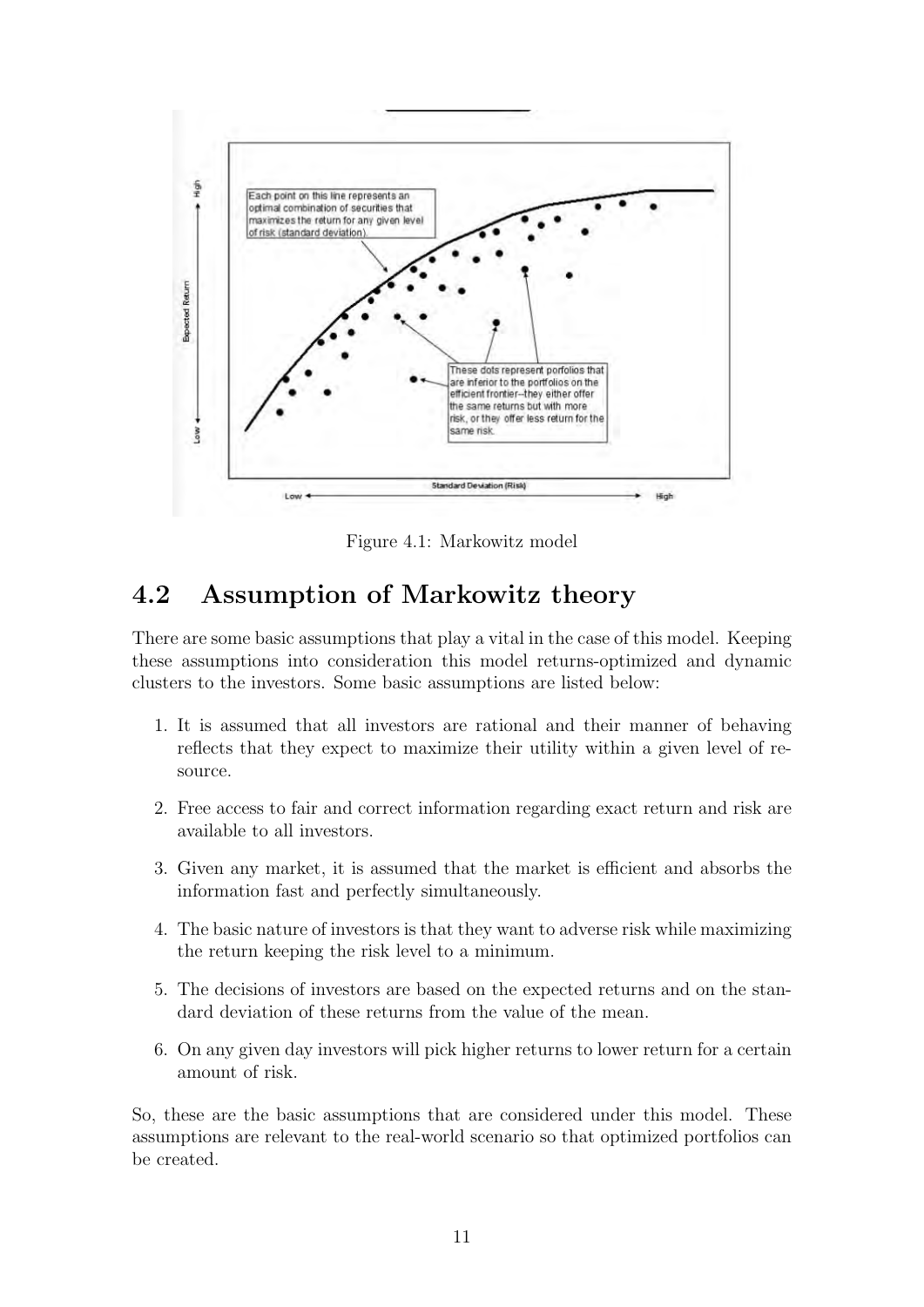### <span id="page-21-0"></span>4.3 Data Training

Under this model, the aim of reducing risk is done by using the concept of diversification, which reduces the value of variability or standard deviation. However, this is not the only importance of diversification for this model. Diversification also helps to reduce the co-variance or interactive risk among the securities in a portfolio. Co-variance means how strongly correlated companies are in a portfolio. Highly correlated companies are never encouraged to be together in one cluster as this significantly increases the risk factor. The model opts to get the value of the standard deviation closest and if possible to zero and the coefficient of correlation to -1(negative) so that the overall risk of a given portfolio is negligible. However, achieving these values is practically impossible. As a result, the model does several permutation and combinations so that we can achieve optimal clusters that satisfy the most.

#### <span id="page-21-1"></span>4.3.1 Expected Return

The basic idea of expected return is the amount of profit or loss that an investor can expect from a particular investment. This value is calculated by multiplying potential outcomes that involve both profit or loss and adding them together. For example, investment has a 60% chance of gaining 20% and a 40% chance of losing 15%. Then the expected return for this given scenario is  $(60\% \times 20\% + 40\% \times$  $-15\% = 6\%$ . The main purpose of calculating this value is to find out whether an investment has a positive or negative net outcome. The value is dependent on historic data and it does not provide full assurance and thus other factors are also considered along with this value for finding out the optimized cluster for an investor. Moreover, there can be scenarios where the value of the expected return can be the same for several clusters. So, it is never wise to get to any conclusion only based on expected return. We need to consider other factors like standard deviation, co variance, risk percentage, etc. to decide the end result. However, initially, this value helps to sort out the possible companies to invest in.

#### <span id="page-21-2"></span>4.3.2 Market Risk

Market risk is the chance that an investor might experience a loss due to the factors that affect the overall performance of the financial market in which the investor is involved. This kind of risk is also regarded as systematic risk and this risk cannot be eliminated by diversification or other methods and this is very hard to predict how much this will affect a market in a given amount of time. However, there are ways that can be used in order to hedge this. Common examples of market risk are recessions, natural disasters, political turmoil, the sudden change in interest rates, etc. These incidents are independent and there is no way to prevent these to happen. However, the Markowitz model also keeps this into consideration. This model gives the chance to investors to use hedging strategies like put options and index options to protect against the volatility and market risk.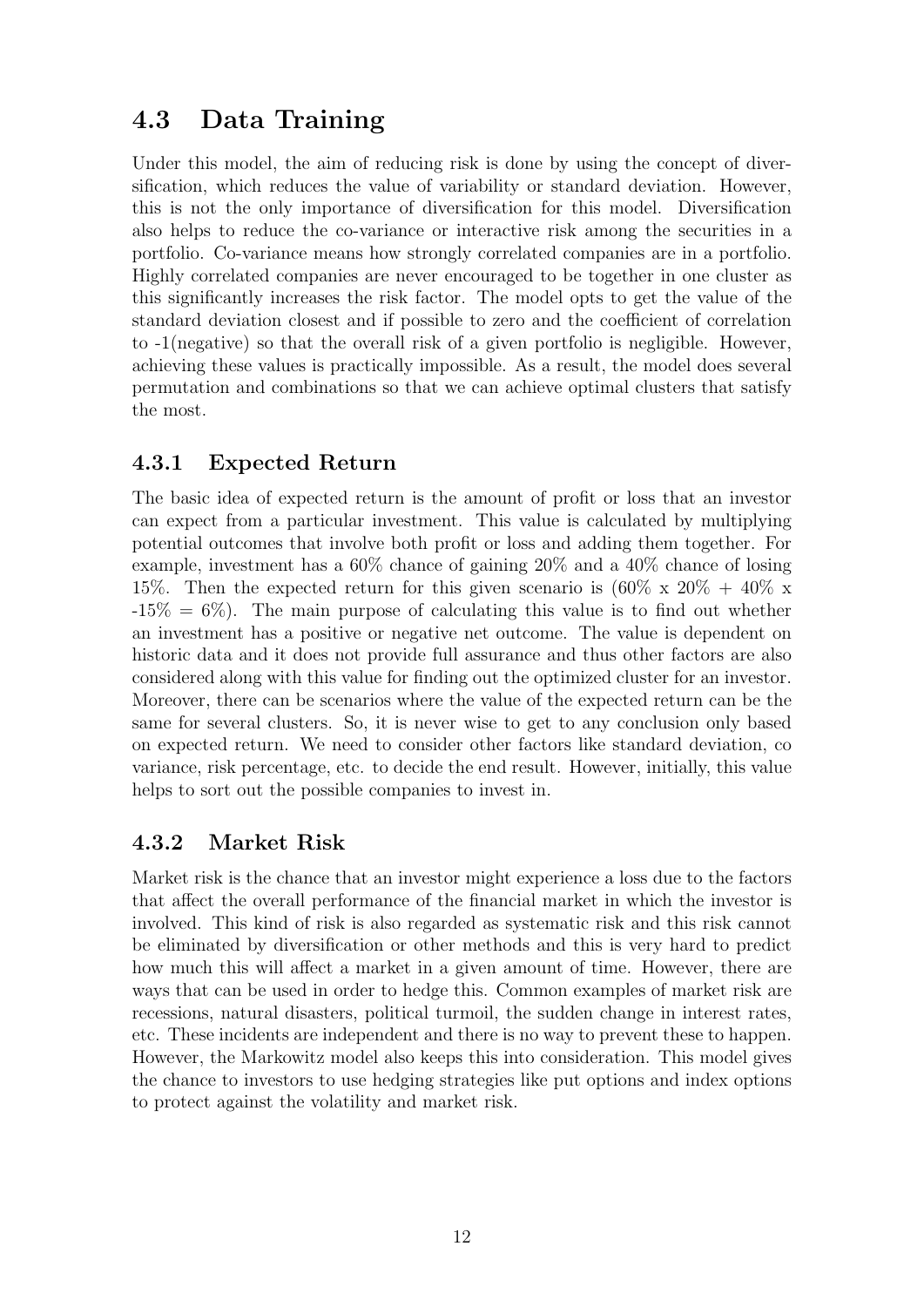#### <span id="page-22-0"></span>4.3.3 Standard deviation

Standard Deviation is one of the most important terms in the area of statistics. For any financial modeling and prediction understanding the underlying theory of standard deviation is very important. In general senses, this is a measurement of the amount of the variation or dispersion among the set of values. The less this value is means that the value is closer to the actual mean of data entries given. Standard deviation can also be described by variance. The square root value of variance of a data set is called standard deviation. So, standard deviation and variance term are correlated. This value is traditionally expressed using the Greek letter Sigma (). In order to calculate first of all we need to find the mean value. After that we find the difference of each data entry and the mean value and square the value. This process is repeated for every single data in the set and the summation of all these squared different values is divided by the size of the data set. This gives us the value of variance. If this variance value is square rooted then we get the desired value of Standard Deviation (SD). For the implementation of Markowitz Model, we need this concept. For, generating the efficient frontier we need to plot standard deviation against expected return so that we can generate a portfolio than ensures a certain amount of return within the minimum risk expectancy.

$$
\sigma = \sqrt{\frac{1}{N}[(x_2 - \mu)^2 + \dots + (x_N - \mu)^2]}
$$
\n(4.1)

Where:

$$
\mu = \frac{1}{N}(x_1 + \dots + x_N)
$$
  

$$
S = \sqrt{\frac{1}{N - 1} \sum_{i=1}^{N} (x_i - \bar{x})^2}
$$
(4.2)

$$
S^2 = \frac{1}{N-1} \sum_{i=1}^{N} (x_i - \bar{x})^2
$$
 (4.3)

<span id="page-22-1"></span>

Figure 4.2: Standard deviation Source: [\[10\]](#page-39-3)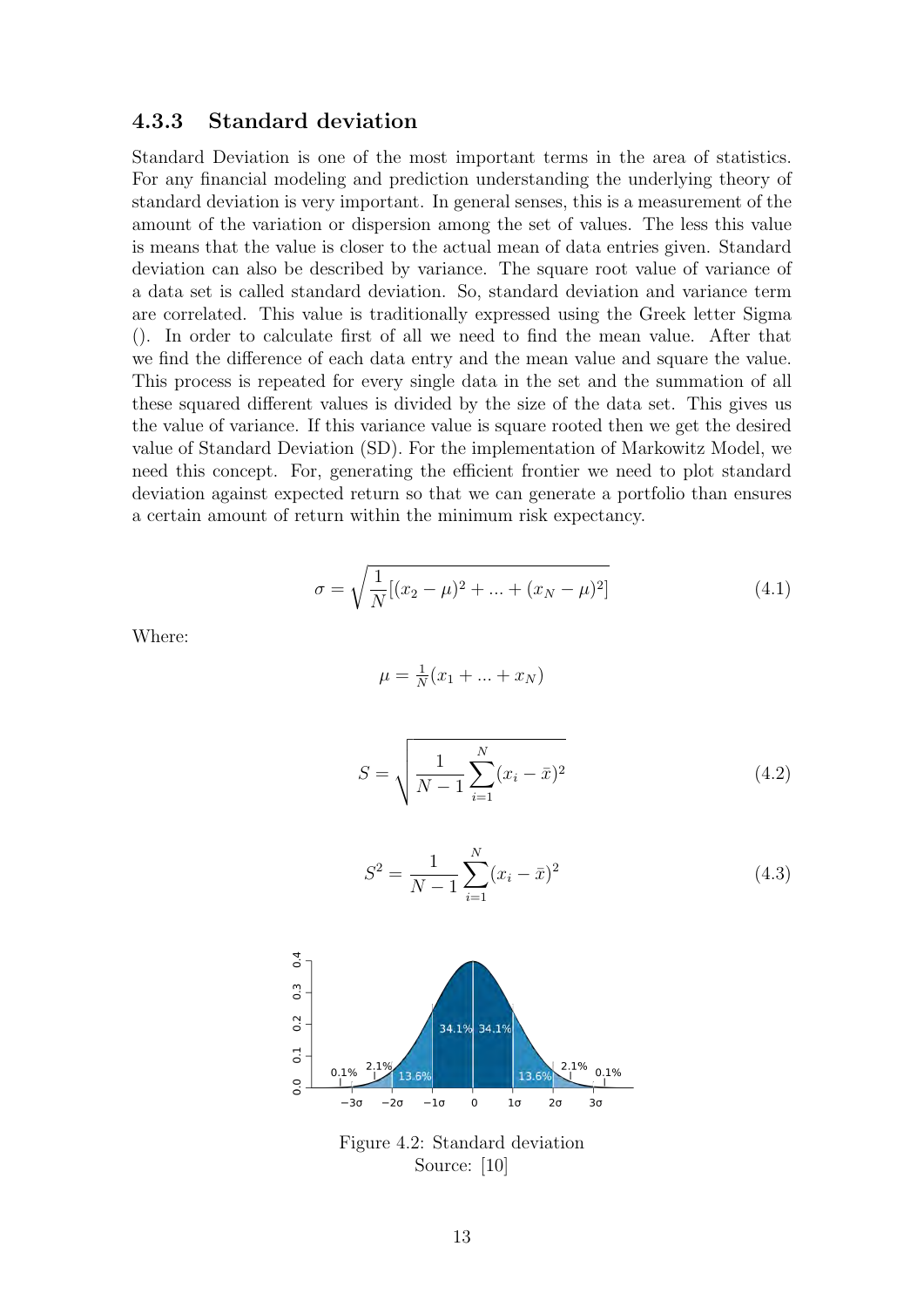#### <span id="page-23-0"></span>4.3.4 The Efficient Frontier

It is the graphical representation of portfolios that maximize the return values given a certain amount of risk. The common way of plotting is to represent the annual return on the y-axis and risk on the x-axis. The standard deviation value is regarded as synonymous with the risk factor. The main goal of an investor to populate the portfolio to ensure maximum return and combined less standard deviation value compared to individual standard deviation values. The less co variance among the securities inside a portfolio then the less standard deviation. If this process of combining risk versus returns functions properly then the portfolio should align along the efficient frontier line. The efficient frontier line shows the optimal portfolios that investors can choose to fulfill their requirements. This line also gives us the portfolio that ensures minimum risk with optimal return as well as the highest possible return cluster with more risk. So, the investor has a wide variety of options to pick upon the volatility and risk value. This line helps to make the entire model more dynamic. From this line, we can pick any cluster and assure the investor about the end output. However, this line is drawn assuming the fact that asset returns always follow the normal distribution, which is not always the case in reality. Asset returns sometime follow the leptokurtic or heavy-tailed distribution. So, this is a drawback of this graphical representation. As a result, even though it is a critical part of this model we consider other factors while choosing the optimum cluster.

<span id="page-23-2"></span>

#### <span id="page-23-1"></span>4.3.5 Sharpe Ratio

The idea of the sharp ratio is related to the concept of risk-adjusted return. Riskadjusted return refines measures how much risk is engaged in the process of generating a return and this is expressed as a number or rating. This unique idea of ratio was given my William Sharp who won Nobel Memorial Prize in Economic Sciences.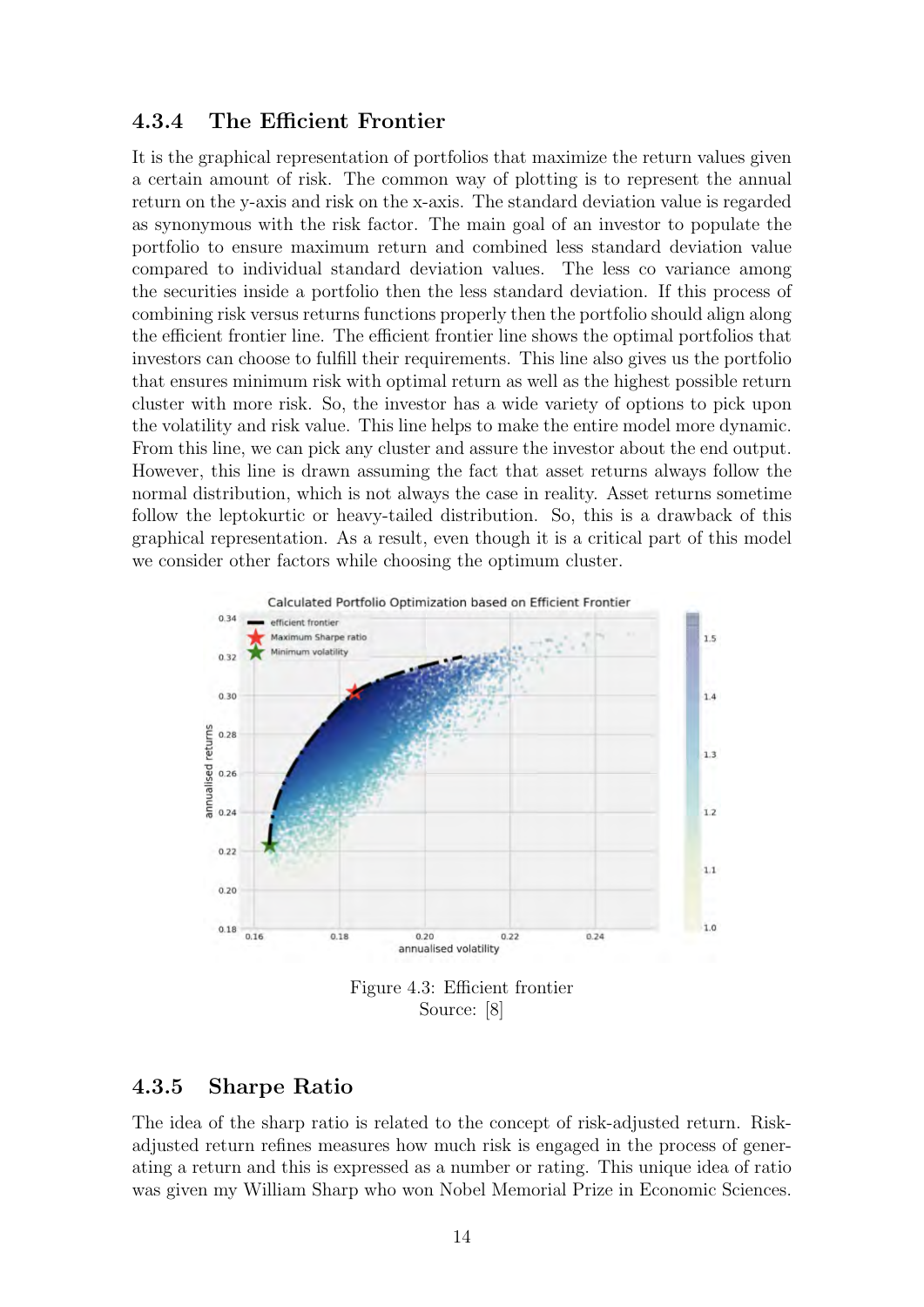This ratio shows how much excess return can be generated for the extra volatility that one endures for holding a riskier asset. In general, the ratio represents the average return that one can achieve more than the risk-free rate per unit of volatility. This risk-free rate varies from market to market and it is determined under a certain period of time. The formula for calculating Sharpe Ratio:

$$
Sharperatio = \frac{R_p - R_f}{\sigma p} \tag{4.4}
$$

Where:

$$
R_P = \text{Return of portfolio}
$$
  

$$
R_f = \text{Risk free rate}
$$
  

$$
\sigma \text{p} = \text{standard deviation of the portfolio}
$$

The Sharpe ratio can be used to interpret the past performance of a portfolio where actual returns are used in the above-mentioned formula. In general, a better sharp ratio represents a better risk-adjusted return. If the sharp ratio is negative then it either means the risk-free rate is greater than the portfolio's actual return or somehow the return of the portfolio is expected to be negative. Neither of these scenarios is expected. So, in most cases, we opt for the better Sharpe ratio value considering a certain volatility level.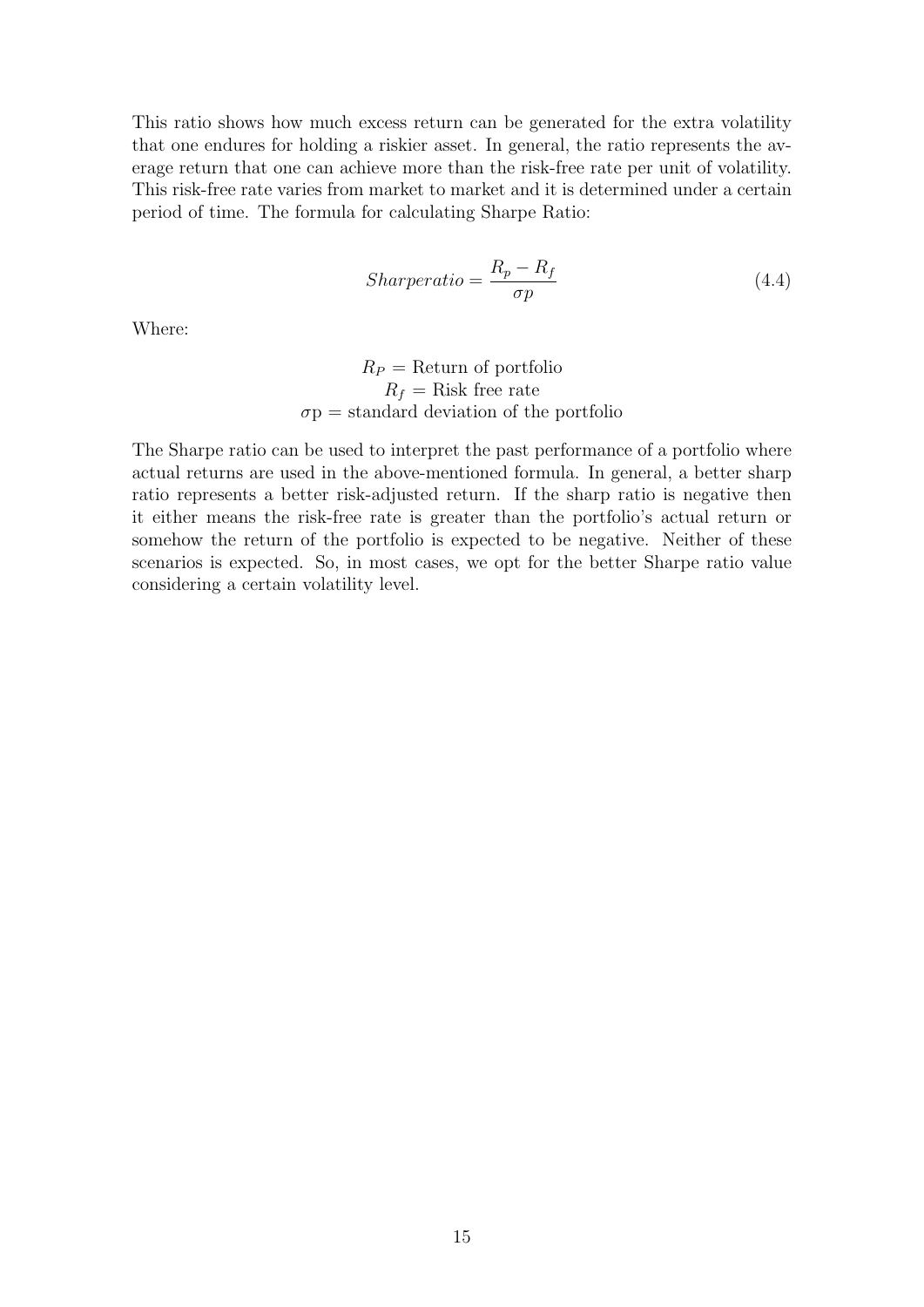## <span id="page-25-0"></span>Proposed model

#### <span id="page-25-1"></span>5.1 Data Segmentation

In the very first place from the Wikipedia we collected the updated SNP 500 list that consists of 505 companies. However, all these companies fall under some unique industry. In order to, create an optimized portfolio it is never wise to consider all 505 companies. So, initial sort in necessary. Under our model sorting all these companies according to their respected industries did the first filtering. After this we got 11 unique industries under which all 505 companies fall. The industries are: Industrial, Health Care, Information Technology, Communication Services, Financial, Utilities, Consumer Discretionary, Real State, Consumer Staples, Energy and Materials. Each of these industries has several numbers of companies and this is the first segmentation of our data set. Apart from sorting, another idea behind this segmentation is that we want to have equal amount of companies from all industry sectors before feeding the data to the Markowitz Model. The main basic ideology of our model is that it needs to be dynamic so all industries should be given equal priority. The below table shows how many companies fall under each industry.

<span id="page-25-2"></span>

Figure 5.1: Industry Cluster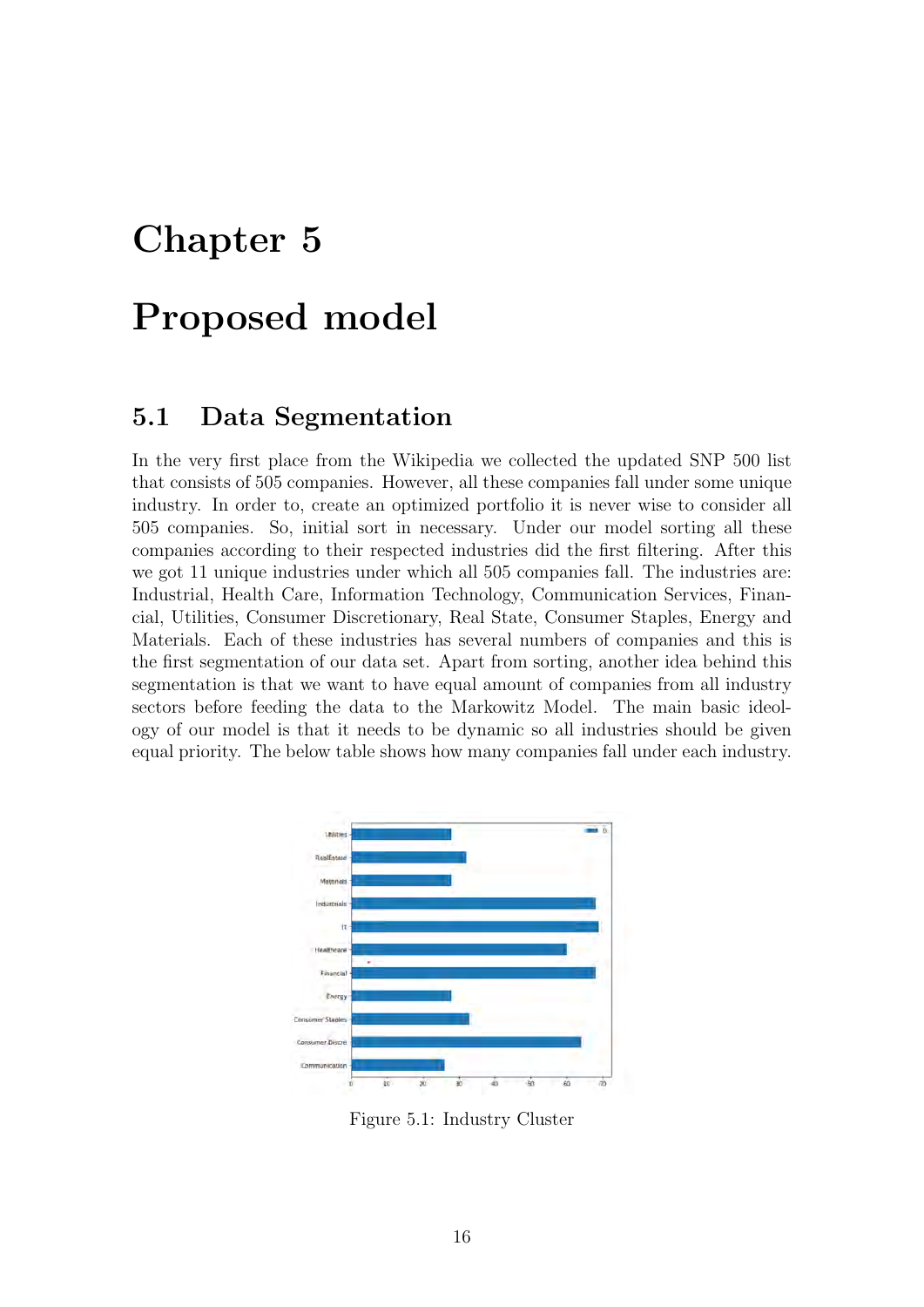<span id="page-26-2"></span>

| Industry Name                 | Number of companies |
|-------------------------------|---------------------|
| Industrial                    | 68                  |
| Healthcare                    | 60                  |
| Information Technology        | 69                  |
| <b>Communication Services</b> | 26                  |
| Financial                     | 68                  |
| Utilities                     | 28                  |
| Consumer Discretionary        | 64                  |
| Real State                    | 32                  |
| Consumer Staples              | 33                  |
| Energy                        | 28                  |
| Materials                     | 28                  |

Table 5.1: Industry Cluster

### <span id="page-26-0"></span>5.2 Clustering Stocks

Clustering Stocks: Clustering of financial stocks are a bit different compared to other traditional clustering methods. There are many variables method so it is tough to decide one single clustering feature. So, for developing our model we decided to cluster under three criteria and perform comparison to portray the best option in a given scenario. The criteria are:

#### <span id="page-26-1"></span>5.2.1 Annual Return

Annual return means the return an investor expects over a period of time and this value is showed as a time-weighted annual percentage. This represents a geometric mean rather than just arithmetic mean. This value is very helpful when we want to see how an investment has performed over time and help to compare two or more investments.

Example Annual Return Calculation:

$$
CAGR = \frac{EndingValue}{Beginning value}^{\frac{1}{year}}
$$
\n(5.1)

Where:

CAGR= compound annual growth Years= holding period, in years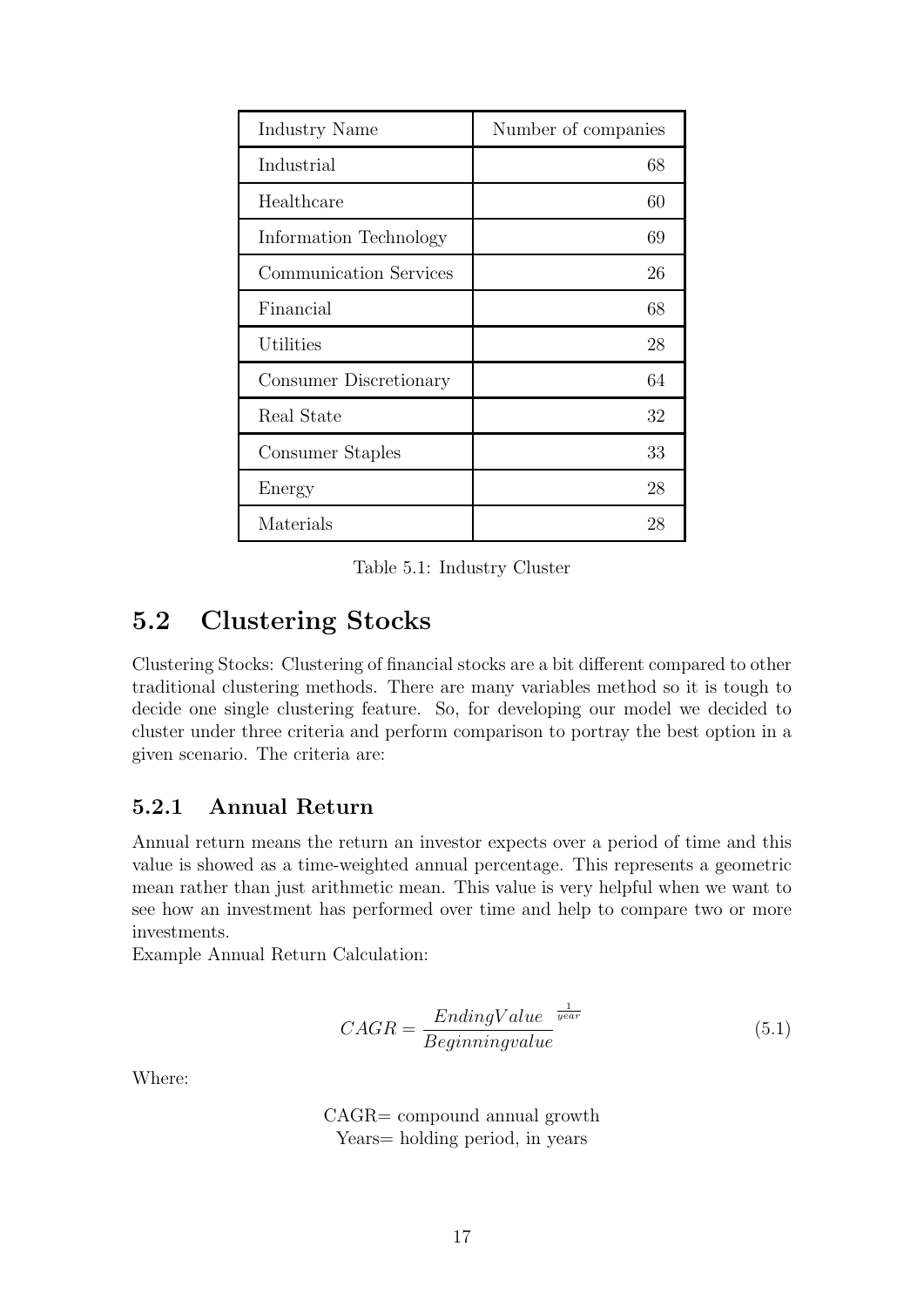Calculation Process:

- 1. Percentage change of each stock during a given period of time
- 2. Calculating mean of the percentage change
- 3. Regarding 250 as working days for a fiscal year
- 4. Multiply the mean value percentage by 250
- 5. Sorting the companies based on annual return for each industry

After completing this sort 5 companies were selected from each industry. So on total we received 55 companies based on the highest annual return value and created a separate cluster just based on this so that we can run Markowitz model and find the most suitable cluster. However, choosing 5 companies from each industry is not some constant value. It totally depends on the investor. If the investor wants to invest on more companies then this value is updated dynamically and based on that a new whole cluster is created. For simpler understanding we have decided to go with 5 companies from each unique industry.

<span id="page-27-1"></span>

Figure 5.2: Annual Returns

The above diagram shows companies that have highest annual return value and the change of price over time.

#### <span id="page-27-0"></span>5.2.2 Sharpe Ratio

This ratio shows how much excess return can be generated for the extra volatility that one endures for holding a riskier asset. In general, the ratio represents the average return that one can achieve more than the risk-free rate per unit of volatility. This risk-free rate varies from market to market and it is determined under a certain period of time. It is one of key factors from which we can determine how much return we can expect from one investment and how much risk factor is involved in this process.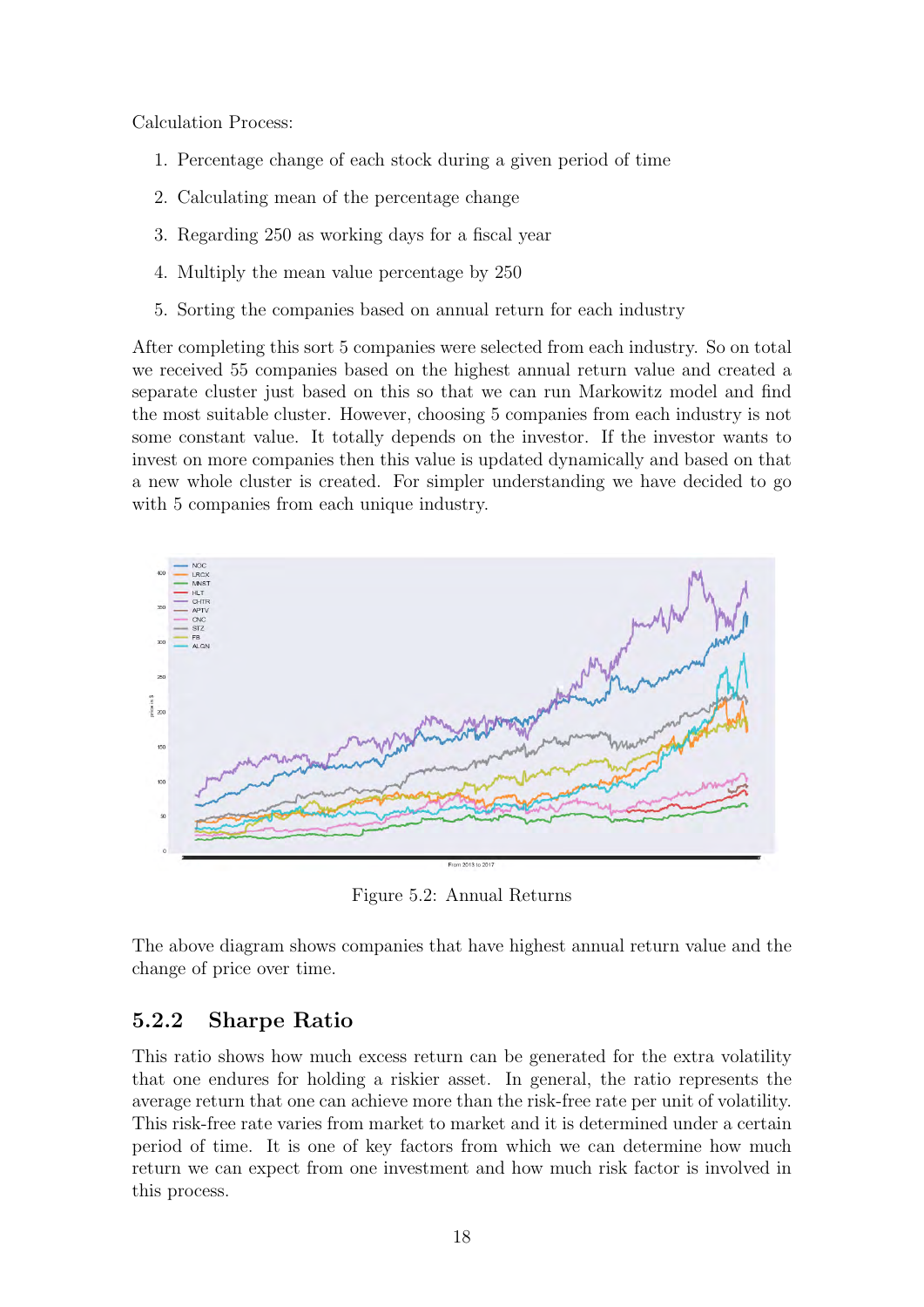Calculation Process:

- 1. Percentage change of each stock during a given period of time
- 2. Calculating annual return of a stock
- 3. Consider risk-free factor which is constant for a given market
- 4. Subtract the risk-free factor from return of a particular stock
- 5. Divide the subtracted value by a stock's individual standard deviation value.

After calculating individual Sharpe ratio values we sort the cluster based on this and pick 55 companies jointly from all the industries and do the same process and feed this cluster to Markowitz model.

<span id="page-28-1"></span>

Figure 5.3: Sharpe Ratio

#### <span id="page-28-0"></span>5.2.3 Market Cap

Market Cap is defined as the total market value of all outstanding shares of a company and this value represents the worth of a company in a particular market. In order to calculate this we multiply the value of one share with total number of outstanding shares. There are three classifications based on market cap. They are: Large-cap (\$10 billion or more), Mid-cap (\$2 billion to \$10 billion), and Small-cap (\$300 million to \$2 billion). Since for this model we are working with SNP500 dataset; it mostly covers the large-cap companies. Even though market cap is mostly used to describe a company; it does not necessarily measure the equity.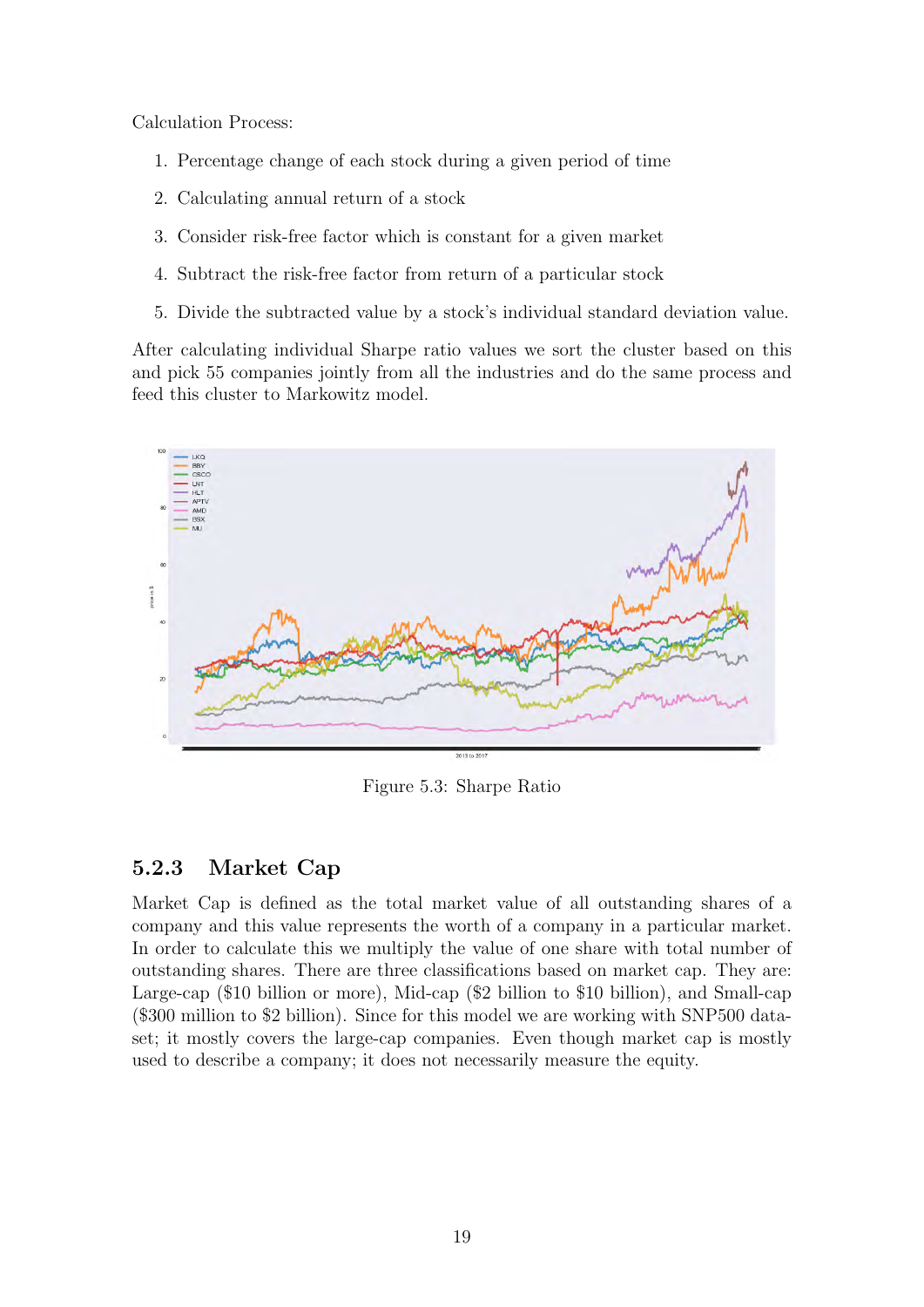Calculation Process:

- 1. Determine price of one share of a particular company
- 2. Find out numeric value of all outstanding shares
- 3. Multiply price of one share by number of total outstanding shares
- <span id="page-29-0"></span>4. Sort companies based on market cap



Figure 5.4: Market Capitalization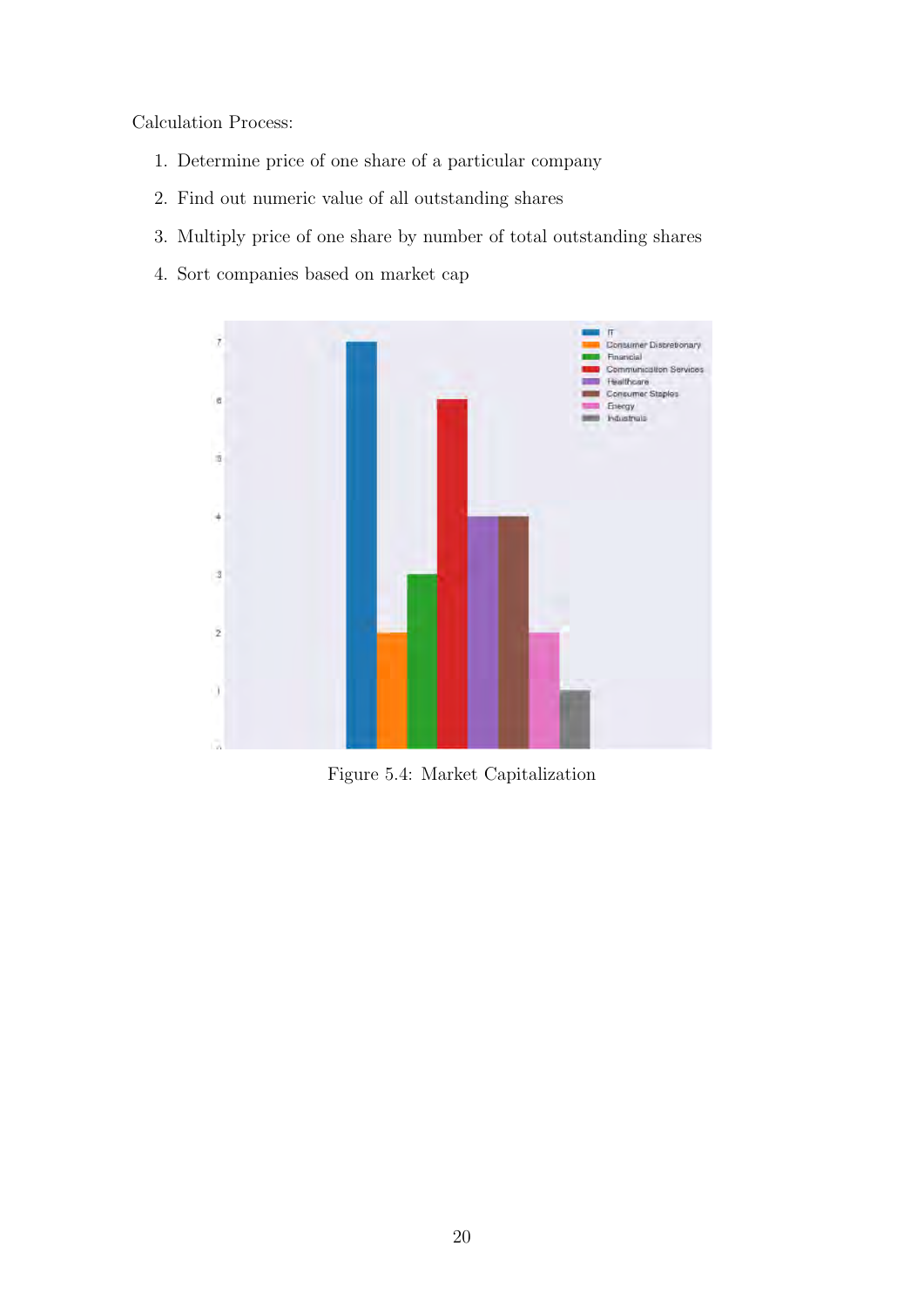# <span id="page-30-0"></span>Implementation

#### <span id="page-30-1"></span>6.1 Clustering

In S&P 500 stock market, for ensuring equal ratio of stocks from all industries we clustered the stocks based on the three proposed models described before. Those are, i) Annual Return; ii) Individual Sharpe Ratio; iii) Market Capitalization. Using each method we have created a cluster of total 55 stocks which get computed by Markowitz Model to calculate the efficient frontier. Among these 55 stocks, we again filter the data based on their performance over a certain period of time. Then we can select how many stocks a single portfolio will be consisted on and this totally depends on the investor on how much capital he is willing or capable to invest.

#### <span id="page-30-2"></span>6.2 Markowitz Model

The revolutionary model by Harry Markowitz has an amazing way of calculating. Markowitz model takes prices for each stock over a certain period of time as an input. The input should have the stock tickers as column values and each row represents adjusted closing prices of each stock. Then the model has certain steps which calculates the weights each stock should be assigned and also returns the return rate with Sharpe ratio and volatility. All of the values come as percentage. The model does the calculation by:

- 1. It generates random weights
- 2. The sum of the weights are always one
- 3. Calculates return  $= np.dot(weights, annual_return)$
- 4. Calculates volatility  $= np.sqrt(np.dot(weights.T, np.dot(annualcovariance,$ weights)))
- 5. Then it calculates the Sharpe ratio for the whole portfolio, Sharpe = returns / volatility
- 6. This whole loop is iterated over 50k times so we can get as much as possible portfolios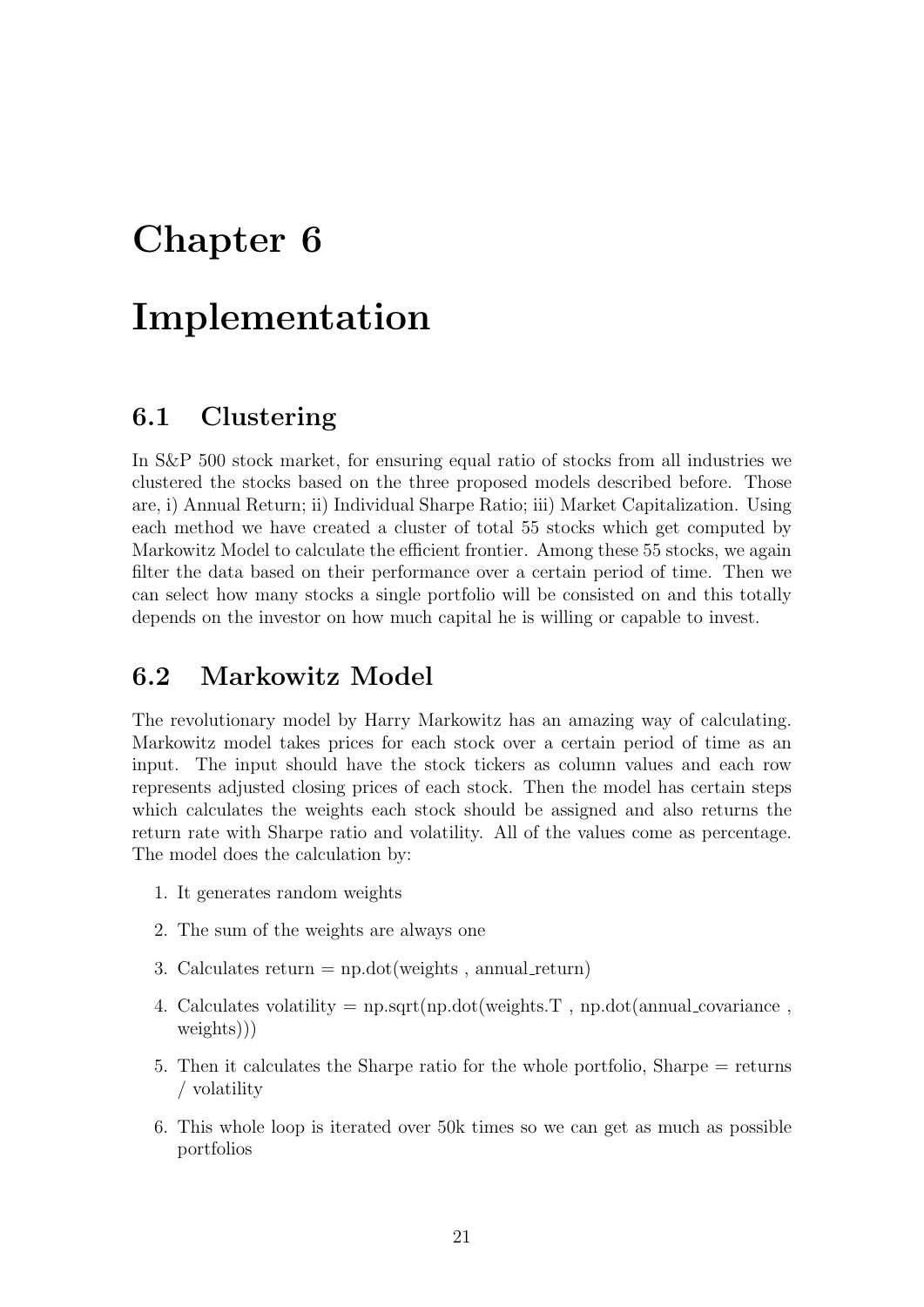7. From all these we can find the best portfolio with highest Sharpe ratio and minimum variance portfolio

<span id="page-31-0"></span>

Figure 6.1: Annual Returns

The whole concept is to generate a large number of combinations where each of the scatter points are denoted as a single portfolio. Every single portfolio is generated by computing according to Markowitz portfolio theory. Afterwards they are plotted by expected returns and the and risk. As a result, as an example of an ideal portfolio it came as a bell shaped curve where the more it increases towards y-axis means the returns are increasing and the x-axis shows how risky the portfolio is. According to the concept the higher the risk means higher the return but that is not always the case. That's why the whole plot is colored according to their characteristics. For the bell shaped feature the red ones shows those portfolios are risky as well as have bad returns. Then the portfolios turned into yellow colour and then into green which shows the portfolios have higher returns and than previous ones. The more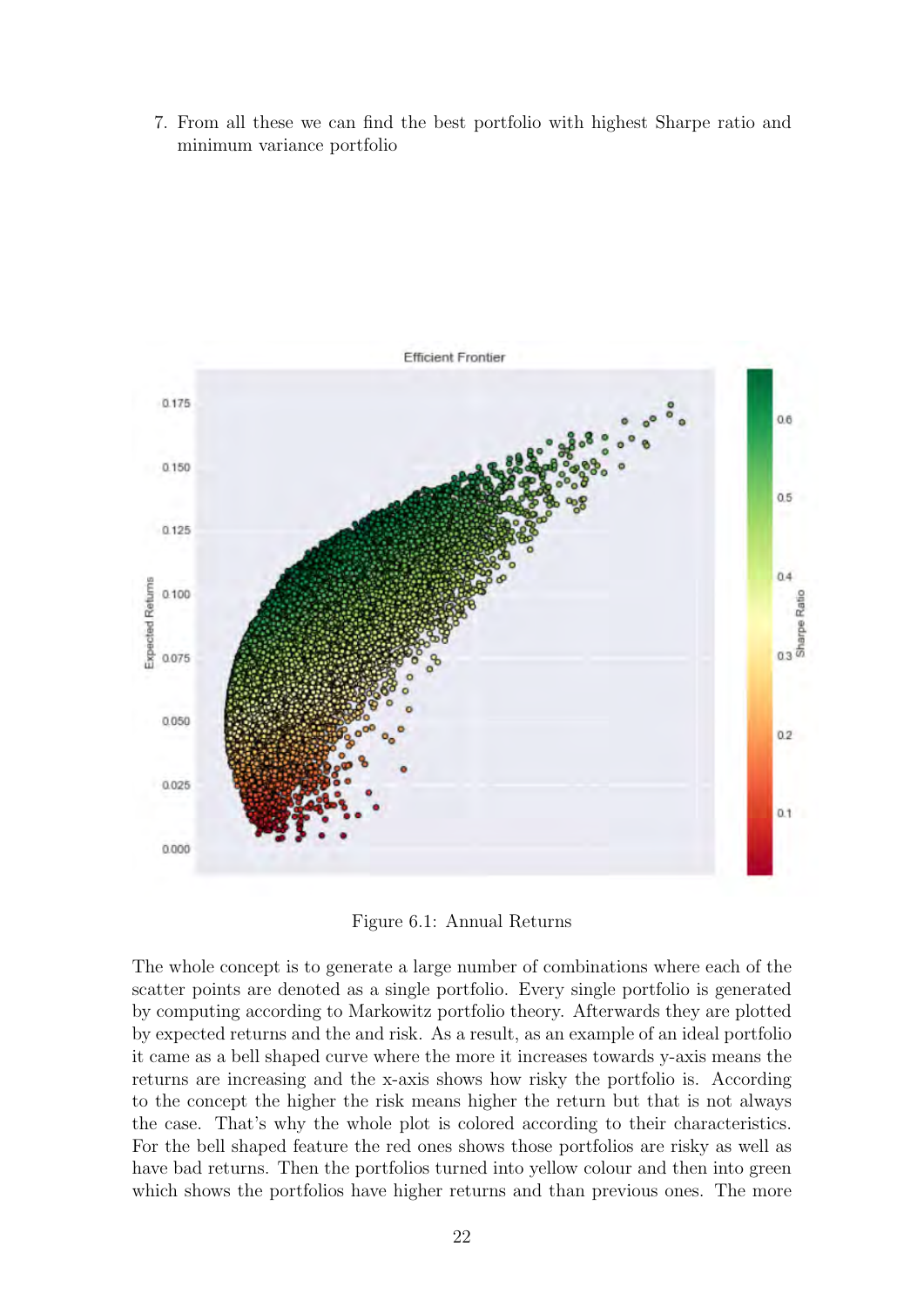upper we move the higher returns become. The darker the green colour gets, the higher the Sharpe ratio becomes. Afterwards the more we move to the right the return does not increase by a large quantity but the risk increases. As a result, we have to find the best combination among those.

<span id="page-32-0"></span>

Figure 6.2: Two optimized clusters based on Annual Returns

Looking more closely to the plots, we can see two coloured points. The red one shows the portfolio with the Sharpe portfolio and red one denotes as min variance portfolio. The highest Sharpe ratio means that portfolio has the best returns in terms of riskiness of their stocks. On the other hand the min variance means the portfolio with the highest return considering least risk.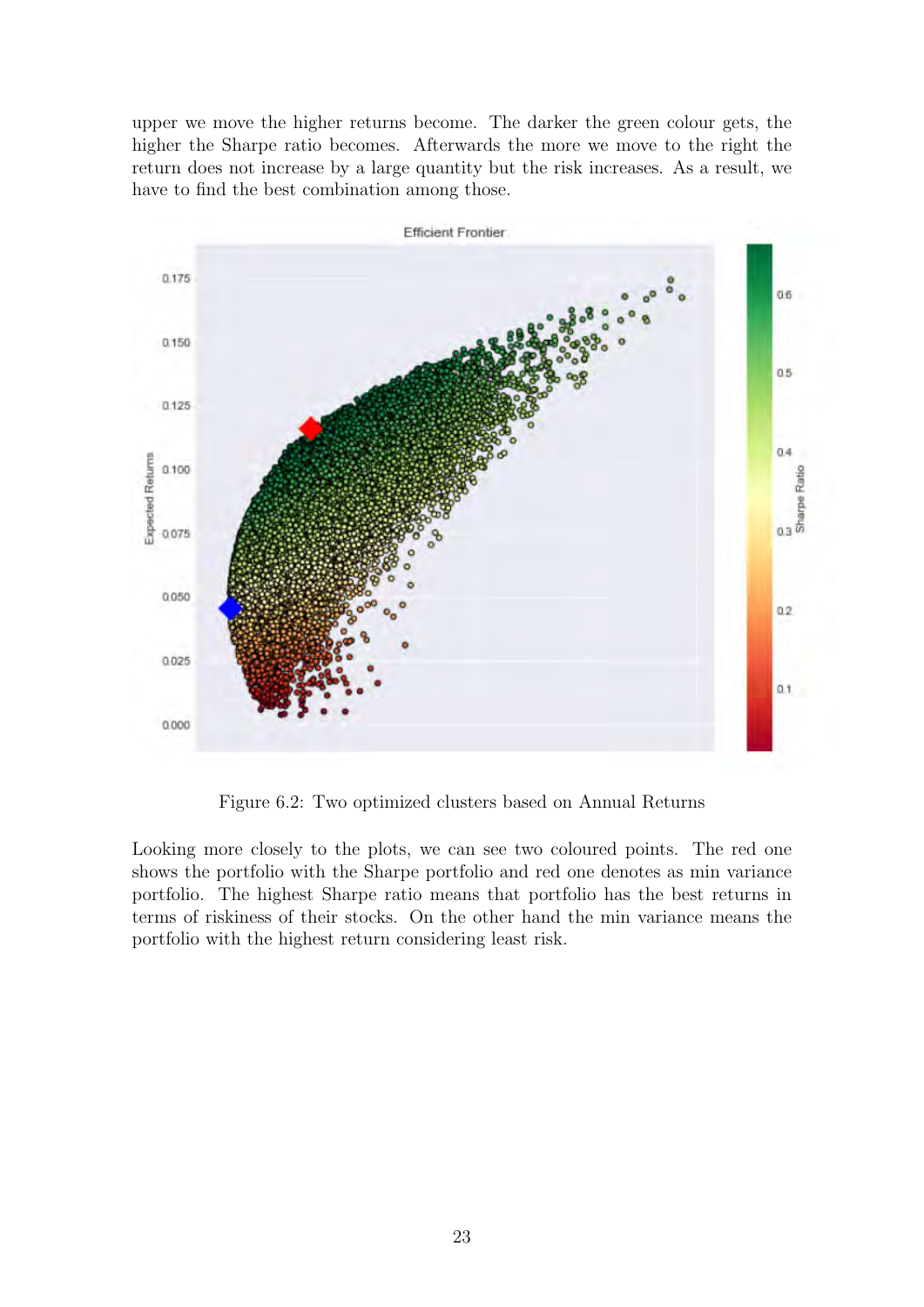# <span id="page-33-0"></span>Future Plans

#### <span id="page-33-1"></span>7.1 Alternate Datasets

In the first place, here we have trained and fine-tuned our model based on the SNP 500 dataset. This dataset is very renowned for financial predictions but we hope to work with more datasets that will increase our exposure. More exposure means we can incorporate more features and generate an optimum portfolio for all kinds of investors. Particularly we look forward to working with NYSE and Nasdaq for better understanding.

### <span id="page-33-2"></span>7.2 Incorporate Blue Chip

Secondly, we would like to involve the idea of blue-chip companies. The characteristics of these blue-chip companies are very different compared to traditional companies. These are usually very big multinational companies having a wide variety of businesses. It's comparatively safer to invest in blue-chip companies but they have a high stock prices in the first place and sometimes they prone the investor to more risk because of high correlation values. However, some companies provide dividends to neutralize the risk factor. So, the entire model needs to be tweaked just to implement these companies and we opt to do this in future research.

### <span id="page-33-3"></span>7.3 Implementation of LSTM for prediction

Finally, for validating our model we used historical data. In the cross-validation segment we predicted the weights for certain stocks based on data from 2015-1-1 to 2018-11-31. Later on, we used the weights that were predicted from this timeline in 2019 to actually see how efficient our model is in real life. However, for this justification, we always need actual data for the ongoing fiscal year. This scenario is not going to be possible in every case. So, to address this issue in the future we plan to use LSTM to predict future stock value. LSTM is widely used for this purpose and the average accuracy using the base LSTM theory is quite satisfactory. We plan to implement this in our model. So, using the historical data firstly we will find an optimum cluster and get the value of weights for each stock. Secondly, we will use the same historical data to feed in LSTM in order to predict the future stock value. Afterward, the weights will be used in the LSTM given stock value to calculate how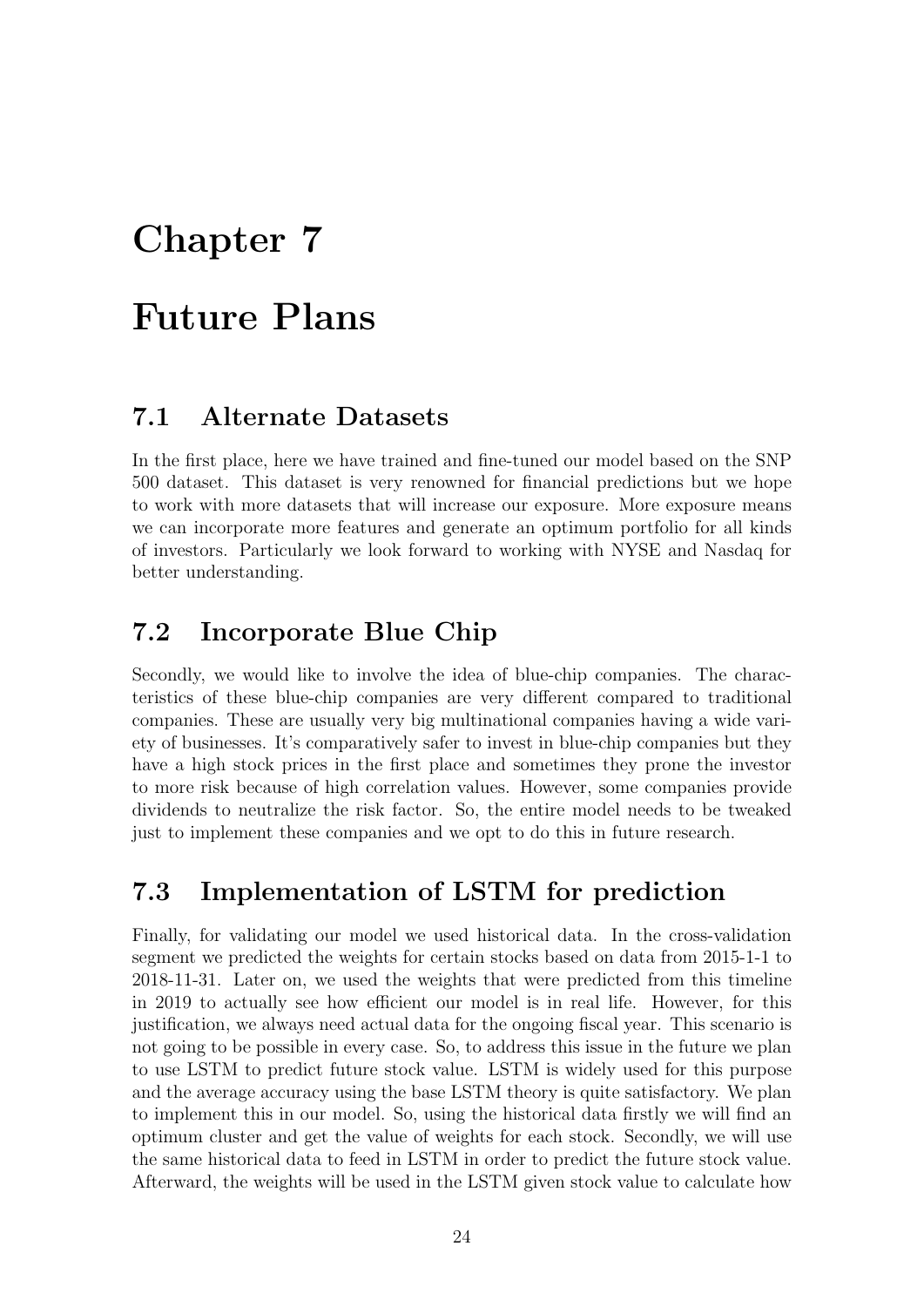much return we can generate from the cluster given a certain amount of risk. This will full proof our entire idea. With the implementation of this our hybrid model is going to be immune to any market in any given timeline.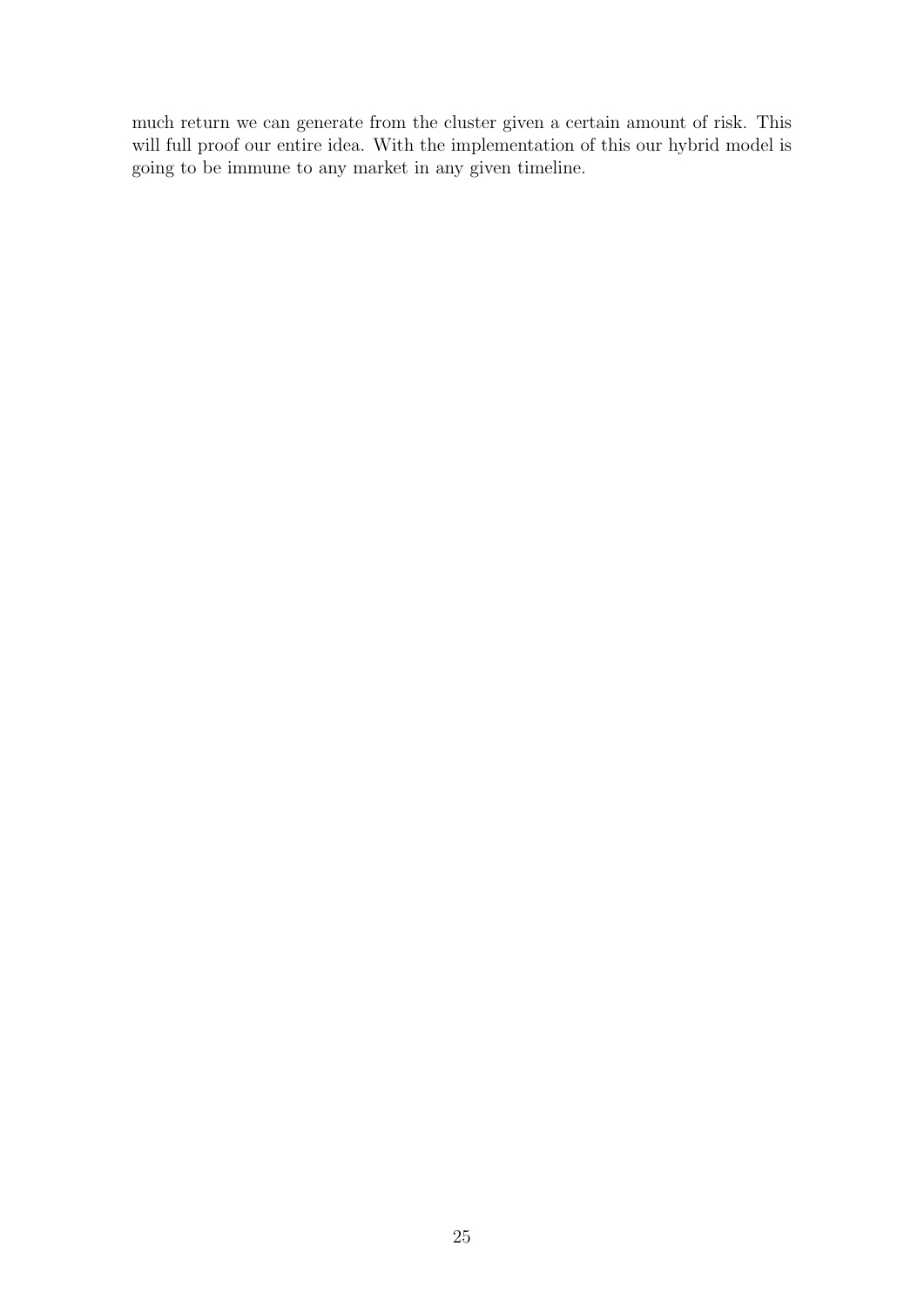# <span id="page-35-0"></span>Analysis and comparison

#### <span id="page-35-1"></span>8.1 Annual Return Based

<span id="page-35-3"></span>Selecting the cluster based on annual return for individual stock, we put that as an input in our markowitz model to find the number of possible portfolios. In this section,the best portfolio combination came with highest sharpe ratio of 2.37 and volatility of 0.164 with 39% return rate.

|                                  | Returns Volatility | <b>Sharpe</b><br>Ratio |
|----------------------------------|--------------------|------------------------|
| 13476 0.387604 0.163568 2.369685 |                    |                        |

<span id="page-35-4"></span>Figure 8.1: Highest Sharpe Ratio Based on Annual Returns

|                                     | Returns Volatility | Sharpe<br>Ratio |
|-------------------------------------|--------------------|-----------------|
| 17857  0.332897  0.151587  2.196075 |                    |                 |

Figure 8.2: Minimum Volatility Based On Annual Returns

### <span id="page-35-2"></span>8.2 Individual Sharpe Ratio

<span id="page-35-5"></span>While clustering based on individual Sharpe ratio gives a totally different result which has a good portfolio Sharpe ratio but not as good as annual return based but the volatility rate decrease with high margin which is a very good indicator of risk-free allocation of stock with minimal return.

|                                     | Returns Volatility | <b>Sharpe</b><br>Ratio |  |
|-------------------------------------|--------------------|------------------------|--|
| 11984  0.274932  0.146292  1.879343 |                    |                        |  |

Figure 8.3: Highest Sharpe Ratio Based On Sharpe Ratio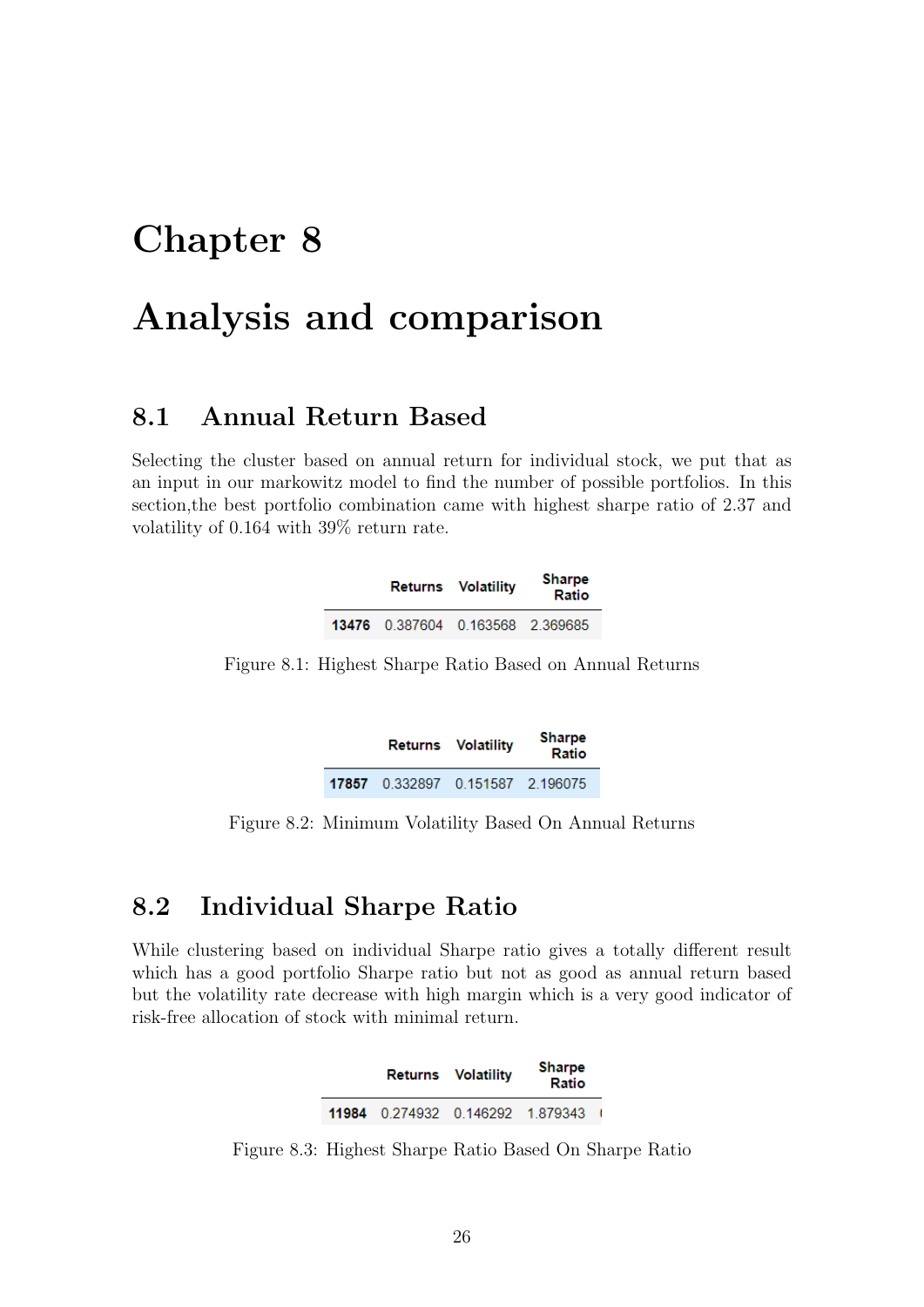|                                  | Returns Volatility | Sharpe<br>Ratio |
|----------------------------------|--------------------|-----------------|
| 19552 0.194085 0.118605 1.636402 |                    |                 |

<span id="page-36-1"></span>Figure 8.4: Minimum Volatility Based On Sharpe Ratio

### <span id="page-36-0"></span>8.3 Market Capitalization

<span id="page-36-2"></span>Calculation of market capitalization always shows how large are the companies. For this method, we chose the top 30 highest market cap companies and computed a portfolio distribution and surprisingly performance is very poor for this case. Best portfolio combination came with Sharpe ratio of 1.37 and min variance came with 1.063 Sharpe ratio and return also decreased.

|                | Returns Volatility | <b>Sharpe</b><br>Ratio |
|----------------|--------------------|------------------------|
| 10590 0.173073 |                    | 0.12664 1.366649       |

<span id="page-36-3"></span>Figure 8.5: Highest Sharpe Ratio Based On Market Cap

|                                | Returns Volatility | <b>Sharpe</b><br>Ratio |
|--------------------------------|--------------------|------------------------|
| 978 0.120878 0.113613 1.063944 |                    |                        |

Figure 8.6: Minimum Volatility Based On Market Cap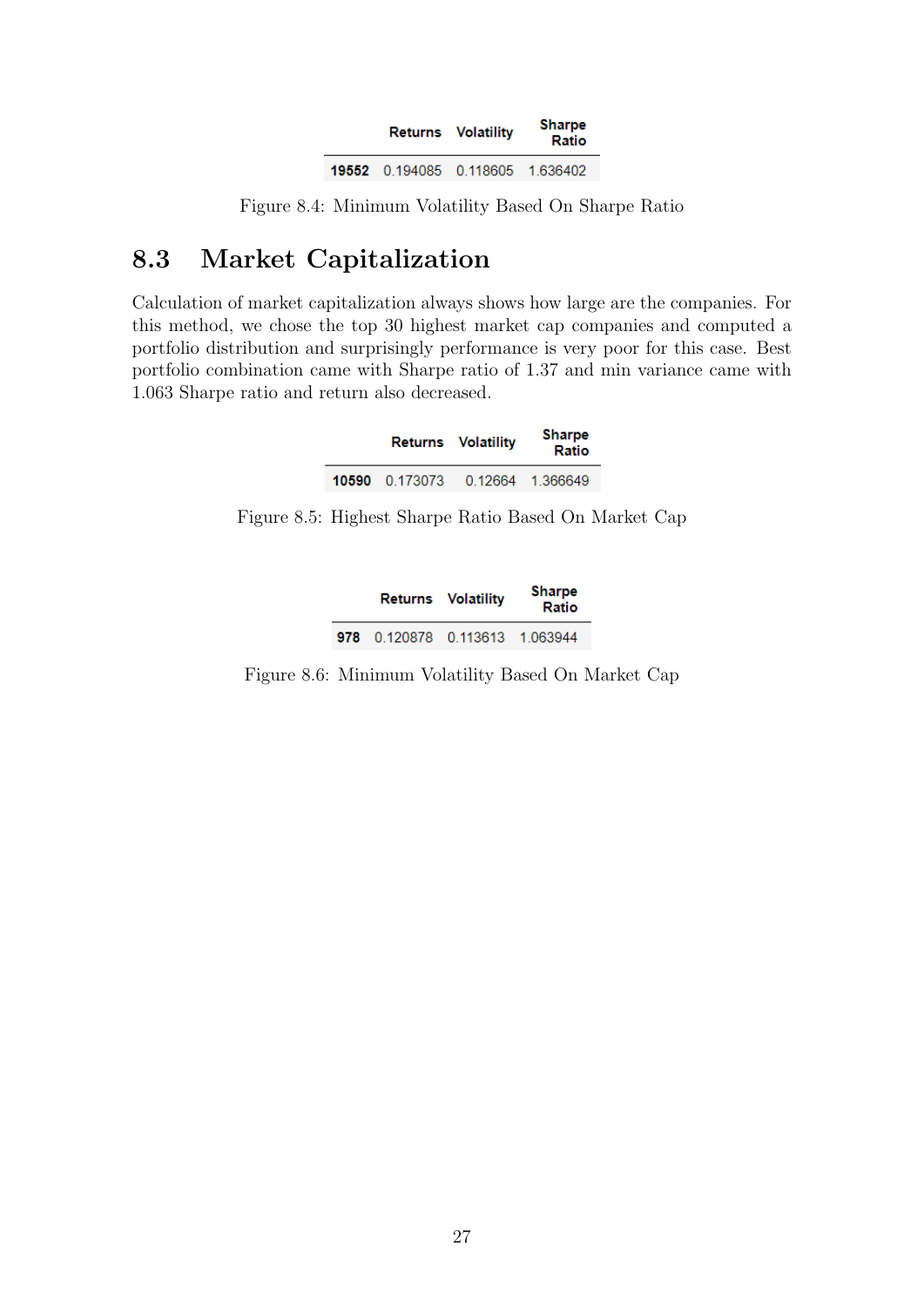# <span id="page-37-0"></span>Chapter 9 Hybrid Model

After computing for multiple times on different clusters, we have eventually computed portfolio selection for the most productive stocks from companies across all industries. After going through this research process we had a very good intuition over the whole stock market and which particular stocks perform well in course of time and other factors. So we came up with a hybrid model in which we will include the best performing stocks from annual return and the top ones from individual Sharpe ratio and put those into one stack and compute efficient frontier to allocate suitable weights distribution. The ratio for selecting annual return would be higher than Sharpe ratio as our prime focus is increasing the return and for minimizing risk we will keep a certain amount of stocks from individual Sharpe ratio. With this model, we achieve a very good Sharpe ratio and more importantly we were able to decrease volatility. In the best portfolio combination the Sharpe ratio is above 2 which is very good and volatility is less than previous models whereas the minimum variance has a very less volatility with a good amount of Sharpe ratio.

<span id="page-37-1"></span>

|                                 | <b>Returns Volatility</b> | <b>Sharpe</b><br>Ratio |  |  |
|---------------------------------|---------------------------|------------------------|--|--|
| 10241 0.361409 0.161045 2.24415 |                           |                        |  |  |
| Figure 9.1: Hybrid A            |                           |                        |  |  |

<span id="page-37-2"></span>

|                                     | <b>Returns Volatility</b> | <b>Sharpe</b><br>Ratio |     |  |  |  |
|-------------------------------------|---------------------------|------------------------|-----|--|--|--|
| 29304  0.325203  0.148399  2.191414 |                           |                        | - 1 |  |  |  |
|                                     |                           |                        |     |  |  |  |

Figure 9.2: Hybrid B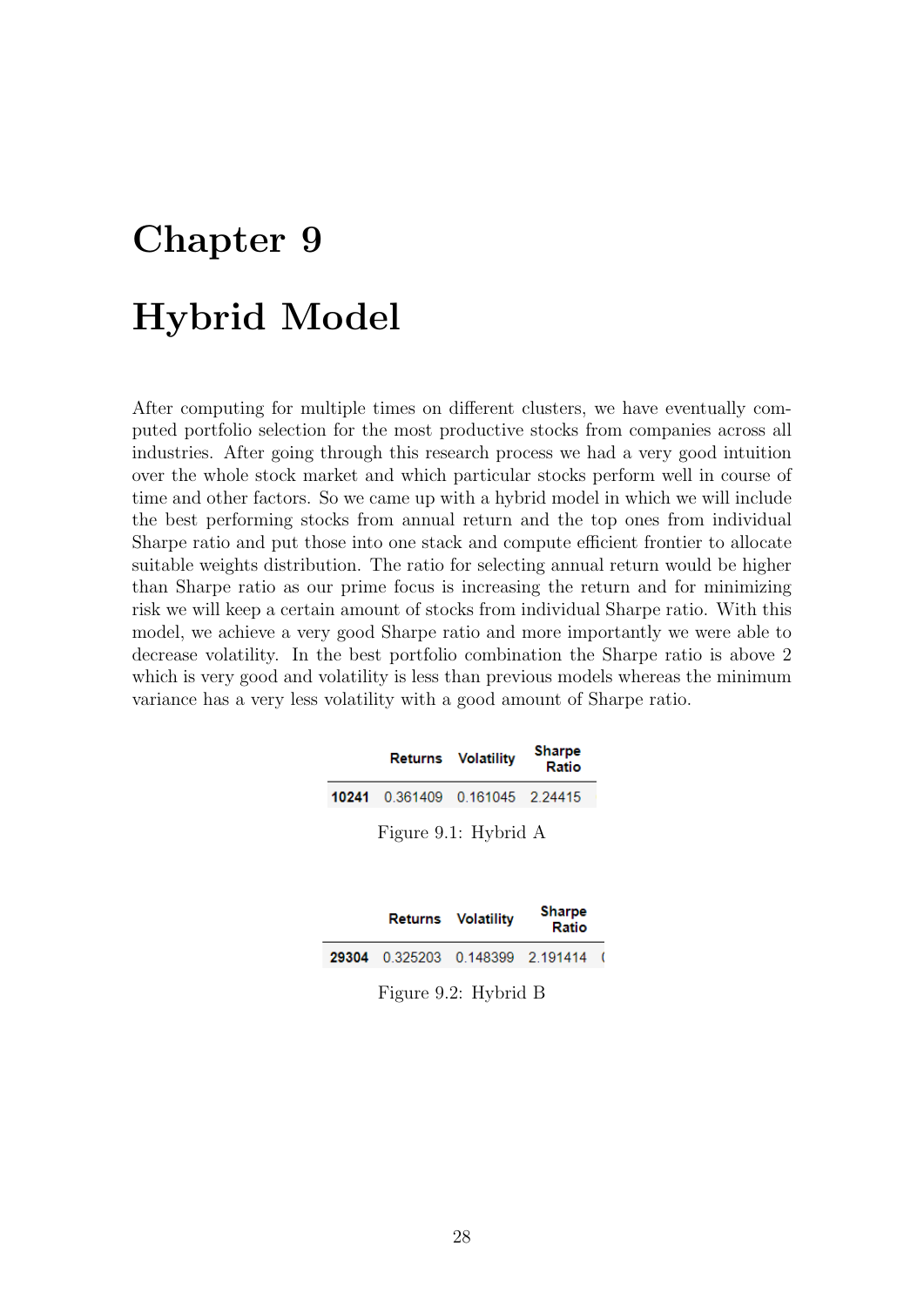# <span id="page-38-0"></span>Validation

Using our proposed hybrid model and running it multiple times we eventually found some calculated weights and possible portfolios. In this segment, we have computed the Markowitz model on stock data from the year 2015 to 2018 and with that, we have calculated all possible outcomes. More importantly, we have collected the weights assigned to each stock of the portfolio. After that, for the purpose of cross-validation, we used those weights and took data from 2019 January to 2019 November. With this data, we fed it into our model with collected weights from the previous experiment. As a result, we have got a single portfolio as an output from our model with that optimized weights which gave us a very satisfying result. The previous result for portfolio selection, the Sharpe portfolio has a return of around 36% and 2.24 Sharpe ratio with a 16% volatility rate. With this collected weight, running it into 2019 data has also given a very good result of 37% return and 16% volatility and Sharpe ratio of 2.34. Now the stocks we have selected for our portfolio and looking into the data from 2018 and 2019 and comparing those, we can see the selected stocks have an up rise of their values where some of the stocks eventually dropped. This proves the correctness of the volatility rate along with the return rate and Sharpe ratio. According to this observation, we can strongly state that our proposed model has optimized the portfolio selection and correctly distributed the weights taking consideration of market changes.

<span id="page-38-1"></span>

| Outil8i:     | Returns                  | Volatility        | Sharpe<br>Ratio | <b>MKTX</b><br>Weight | PGR<br>Weight | <b>GRMN</b><br>Weight | <b>FMC</b><br>Weight | <b>MSCI</b><br>Weight | <b>BBY</b><br>Weight | CAT<br>Weight |              | MU<br>Weight | <b>WCG</b><br>Weight | <b>TTWO</b><br>Weight | ANET<br>Weight        | LW<br>Weight |
|--------------|--------------------------|-------------------|-----------------|-----------------------|---------------|-----------------------|----------------------|-----------------------|----------------------|---------------|--------------|--------------|----------------------|-----------------------|-----------------------|--------------|
|              | 0 0.377512 0.161182      |                   | 2,342146        | 0.046281              | 0.065867      | 0.028585              | 0.015779             | 0.050864              | 0.015664             | 0.006809      | $\mathbf{a}$ | 0.010904     | 0.069886             | 0.001121              | 0.037029              | 0.084123     |
|              | $rows \times 33$ columns |                   |                 |                       |               |                       |                      |                       |                      |               |              |              |                      |                       |                       |              |
| 191:         | min variance port        |                   |                 |                       |               |                       |                      |                       |                      |               |              |              |                      |                       |                       |              |
| $[0n][19]$ : | Returns                  | <b>Volatility</b> | Sharpe<br>Ratio | <b>MKTX</b><br>Weight | PGR<br>Weight | <b>GRMN</b><br>Weight | <b>FMC</b><br>Weight | <b>MSCI</b><br>Weight | <b>BBY</b><br>Weight | CAT<br>Weight |              | MU<br>Weight | <b>WCG</b><br>Weight | <b>TTWO</b><br>Weight | <b>ANET</b><br>Weight | LW<br>Weight |
|              | 0 0.377512               | 0.161182          | 2.342146        | 0.046281              | 0.065867      | 0.028585              | 0.015779             | 0.050864              | 0.015664             | 0.006809      | 121          | 0.010904     | 0.069886             | 0.001121              | 0.037029              | 0.084123     |

Figure 10.1: Updated Value